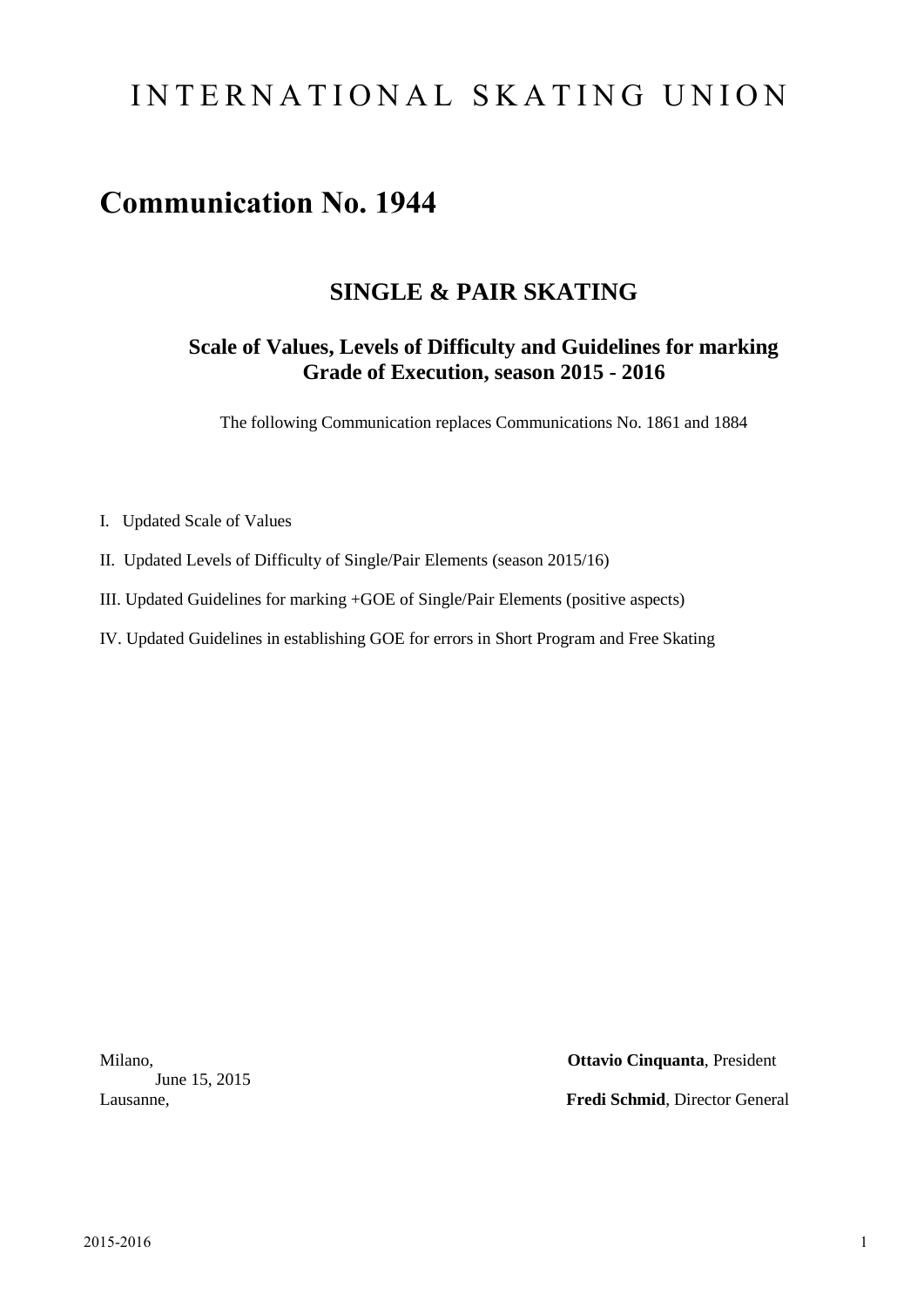|                                                                             |                 |      |      |      | <b>I. Updated Scale of Values</b> |                |     |        |        |        |
|-----------------------------------------------------------------------------|-----------------|------|------|------|-----------------------------------|----------------|-----|--------|--------|--------|
|                                                                             |                 | $+3$ | $+2$ | $+1$ | <b>BASE</b>                       | $\mathbf{V}$   | V1  | $-1$   | $-2$   | $-3$   |
|                                                                             |                 |      |      |      | SINGLE AND PAIR SKATING           |                |     |        |        |        |
| <b>Jumps</b>                                                                |                 |      |      |      |                                   |                |     |        |        |        |
| Single Toeloop                                                              | 1T              | 0,6  | 0,4  | 0,2  | 0,4                               | 0,3            |     | $-0,1$ | $-0,2$ | $-0,3$ |
| Single Salchow                                                              | 1S              | 0,6  | 0,4  | 0,2  | 0,4                               | 0,3            |     | $-0,1$ | $-0,2$ | $-0,3$ |
| Single Loop                                                                 | 1 <sub>LO</sub> | 0,6  | 0,4  | 0,2  | 0,5                               | 0,4            |     | $-0,1$ | $-0,2$ | $-0,3$ |
| Single Flip                                                                 | 1F              | 0,6  | 0,4  | 0,2  | 0,5                               | 0,4            | 0,3 | $-0,1$ | $-0,2$ | $-0,3$ |
| Single Lutz                                                                 | 1Lz             | 0,6  | 0,4  | 0,2  | 0,6                               | 0,5            | 0,4 | $-0,1$ | $-0,2$ | $-0,3$ |
|                                                                             |                 |      |      |      |                                   |                |     |        |        |        |
| Single Axel                                                                 | 1A              | 0,6  | 0,4  | 0,2  | 1,1                               | 0,8            |     | $-0,2$ | $-0,4$ | $-0,6$ |
| Double Toeloop                                                              | 2T              | 0,6  | 0,4  | 0,2  | 1,3                               | 0,9            |     | $-0,2$ | $-0,4$ | $-0,6$ |
| Double Salchow                                                              | $2\mathrm{S}$   | 0,6  | 0,4  | 0,2  | 1,3                               | 0,9            |     | $-0,2$ | $-0,4$ | $-0,6$ |
| Double Loop                                                                 | 2Lo             | 0,9  | 0,6  | 0,3  | 1,8                               | 1,3            |     | $-0,3$ | $-0,6$ | $-0,9$ |
| Double Flip                                                                 | 2F              | 0,9  | 0,6  | 0,3  | 1,9                               | 1,4            | 1,3 | $-0,3$ | $-0,6$ | $-0,9$ |
| Double Lutz                                                                 | $2\mathbf{L}z$  | 0,9  | 0,6  | 0,3  | 2,1                               | 1,5            | 1,4 | $-0,3$ | $-0,6$ | $-0,9$ |
|                                                                             |                 |      |      |      |                                   |                |     |        |        |        |
| Double Axel                                                                 | $2\mathrm{A}$   | 1,5  | 1,0  | 0,5  | 3,3                               | 2,3            |     | $-0,5$ | $-1,0$ | $-1,5$ |
| Triple Toeloop                                                              | 3T              | 2,1  | 1,4  | 0,7  | 4.3                               | 3,0            |     | $-0,7$ | $-1,4$ | $-2,1$ |
| <b>Triple Salchow</b>                                                       | 3S              | 2,1  | 1,4  | 0,7  | 4,4                               | 3 <sub>1</sub> |     | $-0,7$ | $-1,4$ | $-2,1$ |
| Triple Loop                                                                 | 3Lo             | 2,1  | 1,4  | 0,7  | 5,1                               | 3,6            |     | $-0,7$ | $-1,4$ | $-2,1$ |
| Triple Flip                                                                 | 3F              | 2,1  | 1,4  | 0,7  | 5,3                               | 3,7            | 3,2 | $-0,7$ | $-1,4$ | $-2,1$ |
| <b>Triple Lutz</b>                                                          | 3Lz             | 2,1  | 1,4  | 0,7  | 6,0                               | 4,2            | 3,6 | $-0,7$ | $-1,4$ | $-2,1$ |
|                                                                             |                 |      |      |      |                                   |                |     |        |        |        |
| Triple Axel                                                                 | 3A              | 3,0  | 2,0  | 1,0  | 8,5                               | 5.9            |     | $-1,0$ | $-2,0$ | $-3,0$ |
| Quad Toeloop                                                                | $4\mathrm{T}$   | 3,0  | 2,0  | 1,0  | 10,3                              | 8.0            |     | $-1,2$ | $-2,4$ | $-4,0$ |
| Quad Salchow                                                                | $4S$            | 3,0  | 2,0  | 1,0  | 10,5                              | 8.1            |     | $-1,2$ | $-2,4$ | $-4,0$ |
| Quad Loop                                                                   | 4Lo             | 3,0  | 2,0  | 1,0  | 12,0                              | 8,4            |     | $-1,2$ | $-2,4$ | $-4,0$ |
| Quad Flip                                                                   | 4F              | 3,0  | 2,0  | 1,0  | 12,3                              | 8,6            | 8.0 | $-1,2$ | $-2,4$ | $-4,0$ |
| Quad Lutz                                                                   | $4\mathsf{Lz}$  | 3,0  | 2,0  | 1,0  | 13,6                              | 9,5            | 8,4 | $-1,2$ | $-2,4$ | $-4,0$ |
| Quad Axel                                                                   | 4A              | 3,6  | 2,4  | 1,2  | 15,0                              | 10,5           |     | $-1,2$ | $-2,4$ | $-4,0$ |
| <b>Spins (Solo Spins for Pairs)</b>                                         |                 |      |      |      |                                   |                |     |        |        |        |
| Spin in one position and no change of foot (upright, layback, camel or sit) |                 |      |      |      |                                   |                |     |        |        |        |
| Upright Level B                                                             | <b>USpB</b>     | 1,5  | 1,0  | 0,5  | 1,0                               |                |     | $-0,3$ | $-0,6$ | $-0,9$ |
| Upright Level 1                                                             | USp1            | 1,5  | 1,0  | 0,5  | 1,2                               |                |     | $-0,3$ | $-0,6$ | $-0,9$ |
| Upright Level 2                                                             | USp2            | 1,5  | 1,0  | 0,5  | 1,5                               |                |     | $-0,3$ | $-0,6$ | $-0,9$ |
| Upright Level 3                                                             | USp3            | 1,5  | 1,0  | 0,5  | 1,9                               |                |     | $-0,3$ | $-0,6$ | $-0,9$ |
| Upright Level 4                                                             | USp4            | 1,5  | 1,0  | 0,5  | 2,4                               |                |     | $-0,3$ | $-0,6$ | $-0,9$ |
|                                                                             |                 |      |      |      |                                   |                |     |        |        |        |
| Layback Level B                                                             | LSpB            | 1,5  | 1,0  | 0,5  | 1,2                               |                |     | $-0,3$ | $-0,6$ | $-0,9$ |
| Layback Level 1                                                             | LSp1            | 1,5  | 1,0  | 0,5  | 1,5                               |                |     | $-0,3$ | $-0,6$ | $-0,9$ |
| Layback Level 2                                                             | LSp2            | 1,5  | 1,0  | 0,5  | 1,9                               |                |     | $-0,3$ | $-0,6$ | $-0,9$ |
| Layback Level 3                                                             | LSp3            | 1,5  | 1,0  | 0,5  | 2,4                               |                |     | $-0,3$ | $-0,6$ | $-0,9$ |
| Layback Level 4                                                             | LSp4            | 1,5  | 1,0  | 0,5  | 2,7                               |                |     | $-0,3$ | $-0,6$ | $-0,9$ |
|                                                                             |                 |      |      |      |                                   |                |     |        |        |        |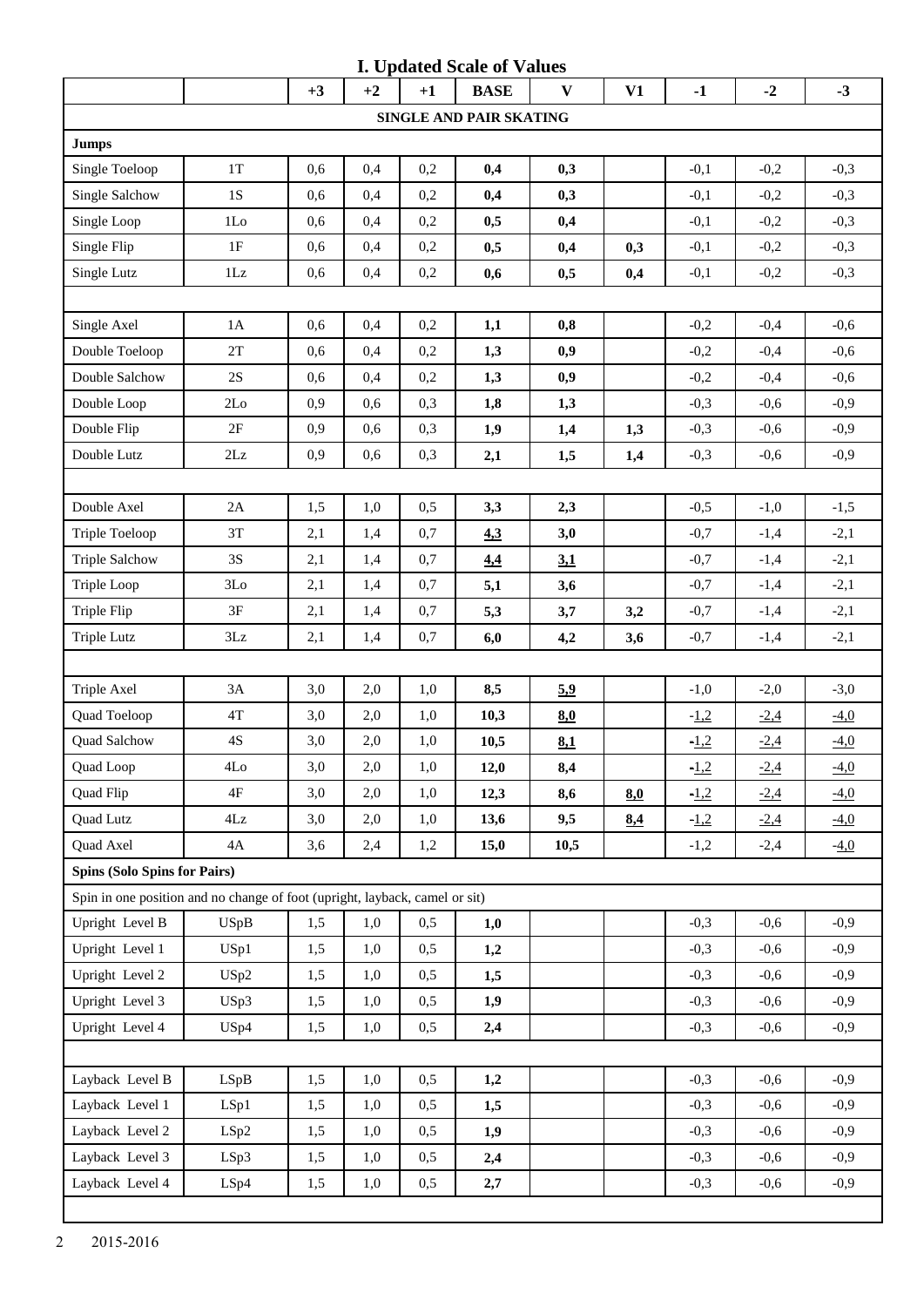|                                                                                         |          | $+3$ | $+2$ | $+1$ | <b>BASE</b> | $\mathbf{V}$ | V1 | $-1$   | $-2$   | $-3$   |
|-----------------------------------------------------------------------------------------|----------|------|------|------|-------------|--------------|----|--------|--------|--------|
| Camel Level B                                                                           | CSpB     | 1,5  | 1,0  | 0,5  | 1,1         |              |    | $-0,3$ | $-0,6$ | $-0,9$ |
| Camel Level 1                                                                           | CSp1     | 1,5  | 1,0  | 0,5  | 1,4         |              |    | $-0,3$ | $-0,6$ | $-0,9$ |
| Camel Level 2                                                                           | CSp2     | 1,5  | 1,0  | 0,5  | 1,8         |              |    | $-0,3$ | $-0,6$ | $-0,9$ |
| Camel Level 3                                                                           | CSp3     | 1,5  | 1,0  | 0,5  | 2,3         |              |    | $-0,3$ | $-0,6$ | $-0,9$ |
| Camel Level 4                                                                           | CSp4     | 1,5  | 1,0  | 0,5  | 2,6         |              |    | $-0,3$ | $-0,6$ | $-0,9$ |
|                                                                                         |          |      |      |      |             |              |    |        |        |        |
| Sit Level B                                                                             | SSpB     | 1,5  | 1,0  | 0,5  | 1,1         |              |    | $-0,3$ | $-0,6$ | $-0,9$ |
| Sit Level 1                                                                             | SSp1     | 1,5  | 1,0  | 0,5  | 1,3         |              |    | $-0,3$ | $-0,6$ | $-0,9$ |
| Sit Level 2                                                                             | SSp2     | 1,5  | 1,0  | 0,5  | 1,6         |              |    | $-0,3$ | $-0,6$ | $-0,9$ |
| Sit Level 3                                                                             | SSp3     | 1,5  | 1,0  | 0,5  | 2,1         |              |    | $-0,3$ | $-0,6$ | $-0,9$ |
| Sit Level 4                                                                             | SSp4     | 1,5  | 1,0  | 0,5  | 2,5         |              |    | $-0,3$ | $-0,6$ | $-0,9$ |
|                                                                                         |          |      |      |      |             |              |    |        |        |        |
| Flying Spin (any position – upright, layback, camel or sit)                             |          |      |      |      |             |              |    |        |        |        |
| <b>Upright Level B</b>                                                                  | FUSpB    | 1,5  | 1,0  | 0,5  | 1,5         | 1,1          |    | $-0,3$ | $-0,6$ | $-0,9$ |
| Upright Level 1                                                                         | FUSp1    | 1,5  | 1,0  | 0,5  | 1,7         | 1,2          |    | $-0,3$ | $-0,6$ | $-0,9$ |
| <b>Upright Level 2</b>                                                                  | FUSp2    | 1,5  | 1,0  | 0,5  | 2,0         | 1,4          |    | $-0,3$ | $-0,6$ | $-0,9$ |
| Upright Level 3                                                                         | FUSp3    | 1,5  | 1,0  | 0,5  | 2,4         | 1,7          |    | $-0,3$ | $-0,6$ | $-0,9$ |
| Upright Level 4                                                                         | FUSp4    | 1,5  | 1,0  | 0,5  | 2,9         | 2,0          |    | $-0,3$ | $-0,6$ | $-0,9$ |
|                                                                                         |          |      |      |      |             |              |    |        |        |        |
| Layback Level B                                                                         | FLSpB    | 1,5  | 1,0  | 0,5  | 1,7         | 1,2          |    | $-0,3$ | $-0,6$ | $-0,9$ |
| Layback Level 1                                                                         | FLSp1    | 1,5  | 1,0  | 0,5  | 2,0         | 1,4          |    | $-0,3$ | $-0,6$ | $-0,9$ |
| Layback Level 2                                                                         | FLSp2    | 1,5  | 1,0  | 0,5  | 2,4         | 1,7          |    | $-0,3$ | $-0,6$ | $-0,9$ |
| Layback Level 3                                                                         | FLSp3    | 1,5  | 1,0  | 0,5  | 2,9         | 2,0          |    | $-0,3$ | $-0,6$ | $-0,9$ |
| Layback Level 4                                                                         | FLSp4    | 1,5  | 1,0  | 0,5  | 3,2         | 2,2          |    | $-0,3$ | $-0,6$ | $-0,9$ |
|                                                                                         |          |      |      |      |             |              |    |        |        |        |
| Camel Level B                                                                           | FCSpB    | 1,5  | 1,0  | 0,5  | 1,6         | 1,1          |    | $-0,3$ | $-0,6$ | $-0,9$ |
| Camel Level 1                                                                           | FCSp1    | 1,5  | 1,0  | 0,5  | 1,9         | 1,3          |    | $-0,3$ | $-0,6$ | $-0,9$ |
| Camel Level 2                                                                           | FCSp2    | 1,5  | 1,0  | 0,5  | 2,3         | 1,6          |    | $-0,3$ | $-0,6$ | $-0,9$ |
| Camel Level 3                                                                           | FCSp3    | 1,5  | 1,0  | 0,5  | 2,8         | 2,0          |    | $-0,3$ | $-0,6$ | $-0,9$ |
| Camel Level 4                                                                           | FCSp4    | 1,5  | 1,0  | 0,5  | 3,2         | 2,2          |    | $-0,3$ | $-0,6$ | $-0,9$ |
|                                                                                         |          |      |      |      |             |              |    |        |        |        |
| Sit Level B                                                                             | FSSpB    | 1,5  | 1,0  | 0,5  | 1,7         | 1,2          |    | $-0,3$ | $-0,6$ | $-0,9$ |
| Sit Level 1                                                                             | FSSp1    | 1,5  | 1,0  | 0,5  | 2,0         | 1,4          |    | $-0,3$ | $-0,6$ | $-0,9$ |
| Sit Level 2                                                                             | FSSp2    | 1,5  | 1,0  | 0,5  | 2,3         | 1,6          |    | $-0,3$ | $-0,6$ | $-0,9$ |
| Sit Level 3                                                                             | FSSp3    | 1,5  | 1,0  | 0,5  | 2,6         | 1,8          |    | $-0,3$ | $-0,6$ | $-0,9$ |
| Sit Level 4                                                                             | FSSp4    | 1,5  | 1,0  | 0,5  | 3,0         | 2,1          |    | $-0,3$ | $-0,6$ | $-0,9$ |
|                                                                                         |          |      |      |      |             |              |    |        |        |        |
| Spin with one change of foot and no change of position (upright, layback, camel or sit) |          |      |      |      |             |              |    |        |        |        |
| Upright Level B                                                                         | (F)CUSpB | 1,5  | 1,0  | 0,5  | 1,5         | 1,1          |    | $-0,3$ | $-0,6$ | $-0,9$ |
| Upright Level 1                                                                         | (F)CUSp1 | 1,5  | 1,0  | 0,5  | 1,7         | 1,2          |    | $-0,3$ | $-0,6$ | $-0,9$ |
| Upright Level 2                                                                         | (F)CUSp2 | 1,5  | 1,0  | 0,5  | 2,0         | 1,4          |    | $-0,3$ | $-0,6$ | $-0,9$ |
| Upright Level 3                                                                         | (F)CUSp3 | 1,5  | 1,0  | 0,5  | 2,4         | 1,7          |    | $-0,3$ | $-0,6$ | $-0,9$ |
| Upright Level 4                                                                         | (F)CUSp4 | 1,5  | 1,0  | 0,5  | 2,9         | 2,0          |    | $-0,3$ | $-0,6$ | $-0,9$ |

п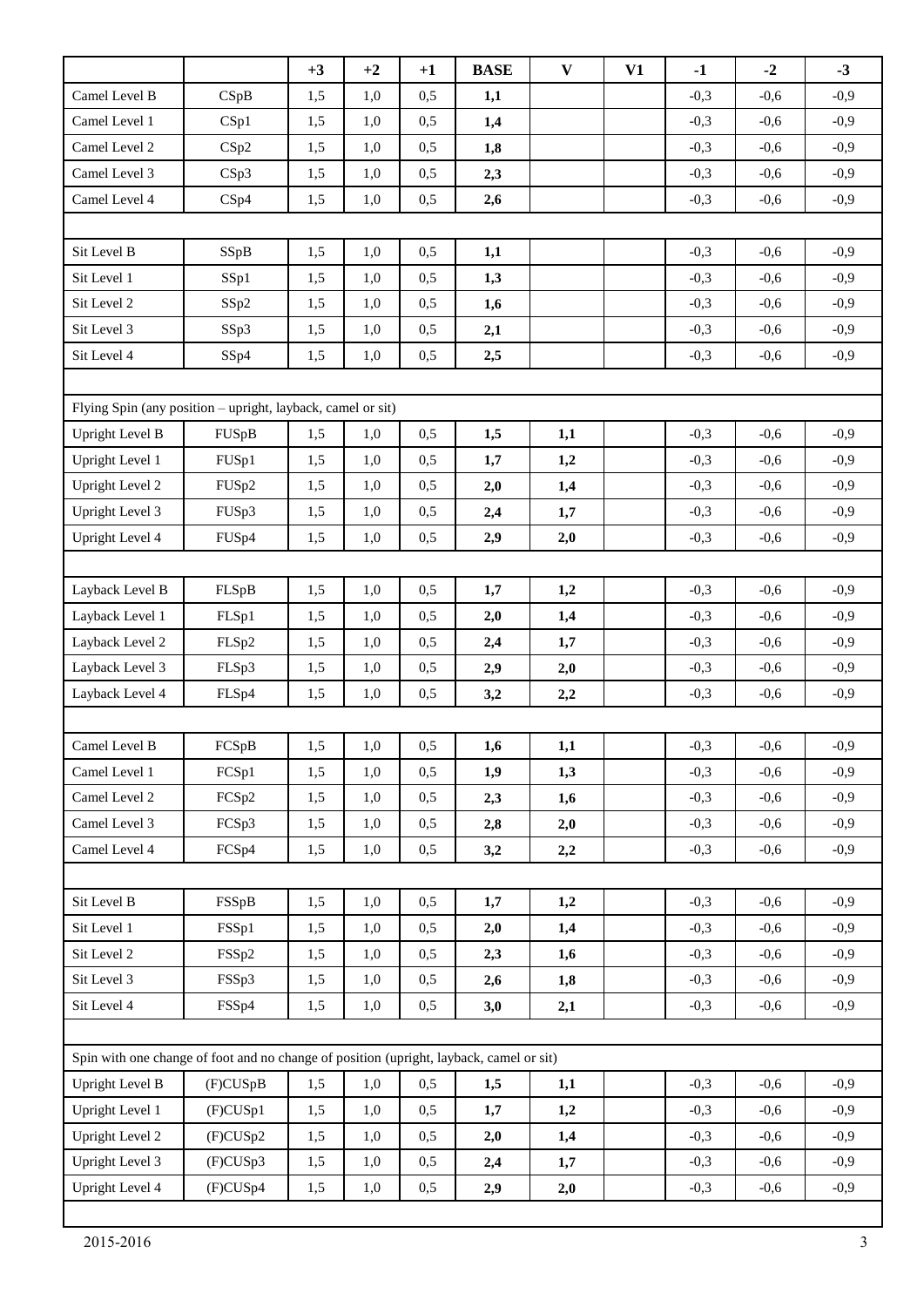|                 |             | $+3$ | $+2$ | $+1$ | <b>BASE</b>                                                                      | $\mathbf{V}$ | V1 | $-1$   | $-2$   | $-3$   |
|-----------------|-------------|------|------|------|----------------------------------------------------------------------------------|--------------|----|--------|--------|--------|
| Layback Level B | (F)CLSpB    | 1,5  | 1,0  | 0,5  | 1,7                                                                              | 1,2          |    | $-0,3$ | $-0,6$ | $-0,9$ |
| Layback Level 1 | (F)CLSp1    | 1,5  | 1,0  | 0,5  | 2,0                                                                              | 1,4          |    | $-0,3$ | $-0,6$ | $-0,9$ |
| Layback Level 2 | (F)CLSp2    | 1,5  | 1,0  | 0,5  | 2,4                                                                              | 1,7          |    | $-0,3$ | $-0,6$ | $-0,9$ |
| Layback Level 3 | (F)CLSp3    | 1,5  | 1,0  | 0,5  | 2,9                                                                              | 2,0          |    | $-0,3$ | $-0,6$ | $-0,9$ |
| Layback Level 4 | (F)CLSp4    | 1,5  | 1,0  | 0,5  | 3,2                                                                              | 2,2          |    | $-0,3$ | $-0,6$ | $-0,9$ |
|                 |             |      |      |      |                                                                                  |              |    |        |        |        |
| Camel Level B   | (F)CCSpB    | 1,5  | 1,0  | 0,5  | 1,7                                                                              | 1,2          |    | $-0,3$ | $-0,6$ | $-0,9$ |
| Camel Level 1   | (F)CCSp1    | 1,5  | 1,0  | 0,5  | 2,0                                                                              | 1,4          |    | $-0,3$ | $-0,6$ | $-0,9$ |
| Camel Level 2   | (F)CCSp2    | 1,5  | 1,0  | 0,5  | 2,3                                                                              | 1,6          |    | $-0,3$ | $-0,6$ | $-0,9$ |
| Camel Level 3   | (F)CCSp3    | 1,5  | 1,0  | 0,5  | 2,8                                                                              | 2,0          |    | $-0,3$ | $-0,6$ | $-0,9$ |
| Camel Level 4   | (F)CCSp4    | 1,5  | 1,0  | 0,5  | 3,2                                                                              | 2,2          |    | $-0,3$ | $-0,6$ | $-0,9$ |
|                 |             |      |      |      |                                                                                  |              |    |        |        |        |
| Sit Level B     | $(F)$ CSSpB | 1,5  | 1,0  | 0,5  | 1,6                                                                              | 1,1          |    | $-0,3$ | $-0,6$ | $-0,9$ |
| Sit Level 1     | $(F)$ CSSp1 | 1,5  | 1,0  | 0,5  | 1,9                                                                              | 1,3          |    | $-0,3$ | $-0,6$ | $-0,9$ |
| Sit Level 2     | $(F)$ CSSp2 | 1,5  | 1,0  | 0,5  | 2,3                                                                              | 1,6          |    | $-0,3$ | $-0,6$ | $-0,9$ |
| Sit Level 3     | $(F)$ CSSp3 | 1,5  | 1,0  | 0,5  | 2,6                                                                              | 1,8          |    | $-0,3$ | $-0,6$ | $-0,9$ |
| Sit Level 4     | $(F)$ CSSp4 | 1,5  | 1,0  | 0,5  | 3,0                                                                              | 2,1          |    | $-0,3$ | $-0,6$ | $-0,9$ |
|                 |             |      |      |      | Spin Combination with change of position and no change of foot (two positions)   |              |    |        |        |        |
| Level B         | (F)CoSp2pB  | 1,5  | 1,0  | 0,5  | 1,1                                                                              | 1.0          |    | $-0,3$ | $-0,6$ | $-0,9$ |
| Level 1         | (F)CoSp2p1  | 1,5  | 1,0  | 0,5  | 1.3                                                                              | 1.1          |    | $-0,3$ | $-0,6$ | $-0,9$ |
| Level 2         | (F)CoSp2p2  | 1,5  | 1,0  | 0,5  | 1.5                                                                              | 1.3          |    | $-0,3$ | $-0,6$ | $-0,9$ |
| Level 3         | (F)CoSp2p3  | 1,5  | 1,0  | 0,5  | 1,8                                                                              | 1.5          |    | $-0,3$ | $-0,6$ | $-0,9$ |
| Level 4         | (F)CoSp2p4  | 1,5  | 1,0  | 0,5  | 2,1                                                                              | 1.7          |    | $-0,3$ | $-0,6$ | $-0,9$ |
|                 |             |      |      |      | Spin Combination with change of position and no change of foot (three positions) |              |    |        |        |        |
| Level B         | (F)CoSp3pB  | 1,5  | 1,0  | 0,5  | 1,5                                                                              | 1.1          |    | $-0,3$ | $-0,6$ | $-0,9$ |
| Level 1         | (F)CoSp3p1  | 1,5  | 1,0  | 0,5  | 1,7                                                                              | 1.2          |    | $-0,3$ | $-0,6$ | $-0,9$ |
| Level 2         | (F)CoSp3p2  | 1,5  | 1,0  | 0,5  | 2,0                                                                              | 1.4          |    | $-0,3$ | $-0,6$ | $-0,9$ |
| Level 3         | (F)CoSp3p3  | 1,5  | 1,0  | 0,5  | 2,5                                                                              | 1.8          |    | $-0,3$ | $-0,6$ | $-0,9$ |
| Level 4         | (F)CoSp3p4  | 1,5  | 1,0  | 0,5  | 3,0                                                                              | 2.1          |    | $-0,3$ | $-0,6$ | $-0,9$ |
|                 |             |      |      |      | Spin Combination with change of position and change of foot (two positions)      |              |    |        |        |        |
| Level B         | (F)CCoSp2pB | 1,5  | 1,0  | 0,5  | 1,5                                                                              | 1.1          |    | $-0,3$ | $-0,6$ | $-0,9$ |
| Level 1         | (F)CCoSp2p1 | 1,5  | 1,0  | 0,5  | 1.7                                                                              | 1.2          |    | $-0,3$ | $-0,6$ | $-0,9$ |
| Level 2         | (F)CCoSp2p2 | 1,5  | 1,0  | 0,5  | 2.0                                                                              | 1.4          |    | $-0,3$ | $-0,6$ | $-0,9$ |
| Level 3         | (F)CCoSp2p3 | 1,5  | 1,0  | 0,5  | 2,5                                                                              | $1.8\,$      |    | $-0,3$ | $-0,6$ | $-0,9$ |
| Level 4         | (F)CCoSp2p4 | 1,5  | 1,0  | 0,5  | 3.0                                                                              | 2.1          |    | $-0,3$ | $-0,6$ | $-0,9$ |
|                 |             |      |      |      | Spin Combination with change of position and change of foot (three positions)    |              |    |        |        |        |
| Level B         | (F)CCoSp3pB | 1,5  | 1,0  | 0,5  | 1,7                                                                              | 1,2          |    | $-0,3$ | $-0,6$ | $-0,9$ |
| Level 1         | (F)CCoSp3p1 | 1,5  | 1,0  | 0,5  | 2,0                                                                              | 1,4          |    | $-0,3$ | $-0,6$ | $-0,9$ |
| Level 2         | (F)CCoSp3p2 | 1,5  | 1,0  | 0,5  | 2,5                                                                              | 1,8          |    | $-0,3$ | $-0,6$ | $-0,9$ |
| Level 3         | (F)CCoSp3p3 | 1,5  | 1,0  | 0,5  | 3,0                                                                              | 2,1          |    | $-0,3$ | $-0,6$ | $-0,9$ |
| Level 4         | (F)CCoSp3p4 | 1,5  | 1,0  | 0,5  | 3,5                                                                              | 2,5          |    | $-0,3$ | $-0,6$ | $-0,9$ |
|                 |             |      |      |      | <b>Step and Choreographic Sequences</b>                                          |              |    |        |        |        |
| Level B         | StSqB       | 1,5  | 1,0  | 0,5  | 1,5                                                                              |              |    | $-0,3$ | $-0,6$ | $-0,9$ |
| Level 1         | StSq1       | 1,5  | 1,0  | 0,5  | 1,8                                                                              |              |    | $-0,3$ | $-0,6$ | $-0,9$ |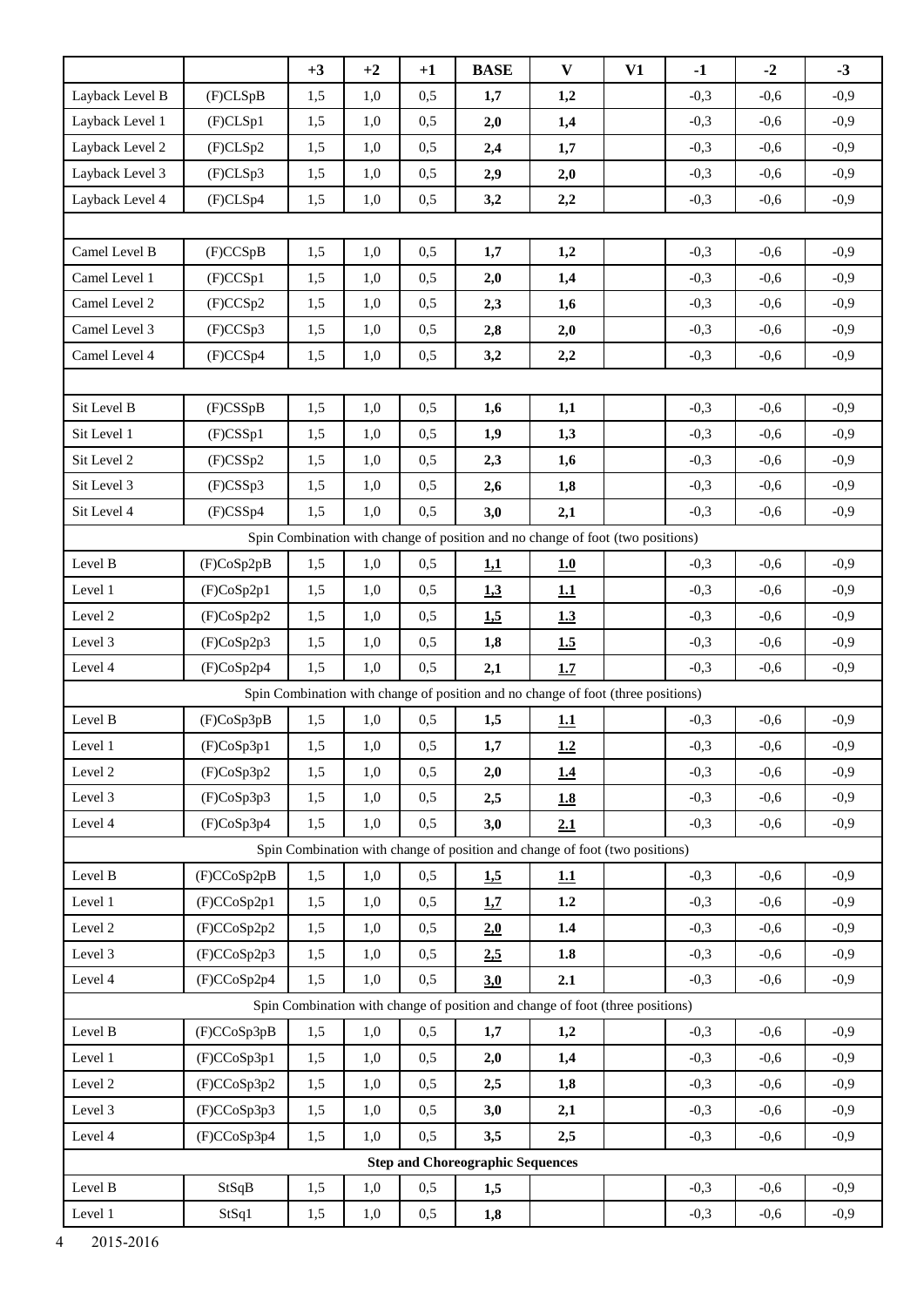|                 |       | $+3$ | $+2$ | $+1$ | <b>BASE</b> | $\mathbf{v}$ | V1 | $\mathbf -1$ | -2     | - 2    |
|-----------------|-------|------|------|------|-------------|--------------|----|--------------|--------|--------|
| Level 2         | StSq2 | 1,5  | 1,0  | 0,5  | 2,6         |              |    | $-0.5$       | $-1,0$ | $-1,5$ |
| Level 3         | StSq3 | 1.5  | 0.1  | 0.5  | 3,3         |              |    | $-0.7$       | $-1,4$ | $-2,1$ |
| Level 4         | StSq4 | 2,1  | 1,4  | 0,7  | 3,9         |              |    | $-0.7$       | $-1,4$ | $-2,1$ |
| Choreo Sequence | ChSq  | 2,1  | 1,4  | 0,7  | 2.0         |              |    | $-0.5$       | $-1,0$ | $-1,5$ |

|                             |           | $+3$ | $+2$ | $+1$ | <b>BASE</b>  | ${\bf V}$ | $\underline{\mathbf{V1}}$ | $-1$   | $-2$   | $-3$   |
|-----------------------------|-----------|------|------|------|--------------|-----------|---------------------------|--------|--------|--------|
|                             |           |      |      |      | PAIR SKATING |           |                           |        |        |        |
| Lifts                       |           |      |      |      |              |           |                           |        |        |        |
| Group 1 Level B             | 1LiB      | 0,9  | 0,6  | 0,3  | 1,0          |           |                           | $-0,3$ | $-0,6$ | $-0,9$ |
| Group 1 Level 1             | 1Li1      | 0,9  | 0,6  | 0,3  | 1,1          |           |                           | $-0,3$ | $-0,6$ | $-0,9$ |
| Group 1 Level 2             | 1Li2      | 0,9  | 0,6  | 0,3  | 1,3          |           |                           | $-0,3$ | $-0,6$ | $-0,9$ |
| Group 1 Level 3             | 1Li3      | 0,9  | 0,6  | 0,3  | 1,5          |           |                           | $-0,3$ | $-0,6$ | $-0,9$ |
| Group 1 Level 4             | 1Li4      | 0,9  | 0,6  | 0,3  | 1,7          |           |                           | $-0,3$ | $-0,6$ | $-0,9$ |
|                             |           |      |      |      |              |           |                           |        |        |        |
| Group 2 Level B             | 2LiB      | 0,9  | 0,6  | 0,3  | 1,1          |           |                           | $-0,3$ | $-0,6$ | $-0,9$ |
| Group 2 Level 1             | 2Li1      | 0,9  | 0,6  | 0,3  | 1.6          |           |                           | $-0,3$ | $-0,6$ | $-0,9$ |
| Group 2 Level 2             | 2Li2      | 0,9  | 0,6  | 0,3  | 1.9          |           |                           | $-0,3$ | $-0,6$ | $-0,9$ |
| Group 2 Level 3             | 2Li3      | 0,9  | 0,6  | 0,3  | 2,4          |           |                           | $-0,3$ | $-0,6$ | $-0,9$ |
| Group 2 Level 4             | 2Li4      | 0,9  | 0,6  | 0,3  | 3,0          |           |                           | $-0,3$ | $-0,6$ | $-0,9$ |
|                             |           |      |      |      |              |           |                           |        |        |        |
| Group 3 Level B             | 3LiB      | 1,5  | 1,0  | 0,5  | 2,5          |           |                           | $-0,5$ | $-1,0$ | $-1,5$ |
| Group 3 Level 1             | 3Li1      | 1,5  | 1,0  | 0,5  | 3.0          |           |                           | $-0,5$ | $-1,0$ | $-1,5$ |
| Group 3 Level 2             | 3Li2      | 1,5  | 1,0  | 0,5  | 3.5          |           |                           | $-0,5$ | $-1,0$ | $-1,5$ |
| Group 3 Level 3             | 3Li3      | 1,5  | 1,0  | 0,5  | 4.0          |           |                           | $-0,5$ | $-1,0$ | $-1,5$ |
| Group 3 Level 4             | 3Li4      | 1,5  | 1,0  | 0,5  | 4.5          |           |                           | $-0,5$ | $-1,0$ | $-1,5$ |
|                             |           |      |      |      |              |           |                           |        |        |        |
| Group 4 Level B             | 4LiB      | 1,5  | 1,0  | 0,5  | 2,5          |           |                           | $-0,5$ | $-1,0$ | $-1,5$ |
| Group 4 Level 1             | 4Li1      | 1,5  | 1,0  | 0,5  | 3.0          |           |                           | $-0,5$ | $-1,0$ | $-1,5$ |
| Group 4 Level 2             | 4Li2      | 1,5  | 1,0  | 0,5  | 3.5          |           |                           | $-0,5$ | $-1,0$ | $-1,5$ |
| Group 4 Level 3             | 4Li3      | 1,5  | 1,0  | 0,5  | 4.0          |           |                           | $-0,5$ | $-1,0$ | $-1,5$ |
| Group 4 Level 4             | 4Li4      | 1,5  | 1,0  | 0,5  | 4,5          |           |                           | $-0,5$ | $-1,0$ | $-1,5$ |
| Group 5 Toe/Step in Lasso   |           |      |      |      |              |           |                           |        |        |        |
| Level B                     | $5T/SLiB$ | 1,5  | 1,0  | 0,5  | 4.5          |           |                           | $-0,5$ | $-1,0$ | $-1,5$ |
| Level 1                     | 5T/SLi1   | 1,5  | 1,0  | 0,5  | 5.0          |           |                           | $-0,5$ | $-1,0$ | $-1,5$ |
| Level 2                     | $5T/SLi2$ | 1,5  | 1,0  | 0,5  | 5.5          |           |                           | $-0,5$ | $-1,0$ | $-1,5$ |
| Level 3                     | 5T/SLi3   | 1,5  | 1,0  | 0,5  | 60           |           |                           | $-0,5$ | $-1,0$ | $-1,5$ |
| Level 4                     | 5T/SLi4   | 1,5  | 1,0  | 0,5  | 6.5          |           |                           | $-0,5$ | $-1,0$ | $-1,5$ |
| Group 5 Axel/Backward Lasso |           |      |      |      |              |           |                           |        |        |        |
| Level B                     | 5A/BLiB   | 2,1  | 1,4  | 0,7  | 5.0          |           |                           | $-0,7$ | $-1,4$ | $-2,1$ |
| Level 1                     | 5A/BLi1   | 2,1  | 1,4  | 0,7  | 5.5          |           |                           | $-0,7$ | $-1,4$ | $-2,1$ |
| Level 2                     | 5A/BLi2   | 2,1  | 1,4  | 0,7  | 6.0          |           |                           | $-0,7$ | $-1,4$ | $-2,1$ |
| Level 3                     | 5A/BLi3   | 2,1  | 1,4  | 0,7  | 6.5          |           |                           | $-0,7$ | $-1,4$ | $-2,1$ |
| Level 4                     | 5A/BLi4   | 2,1  | 1,4  | 0,7  | 7.0          |           |                           | $-0,7$ | $-1,4$ | $-2,1$ |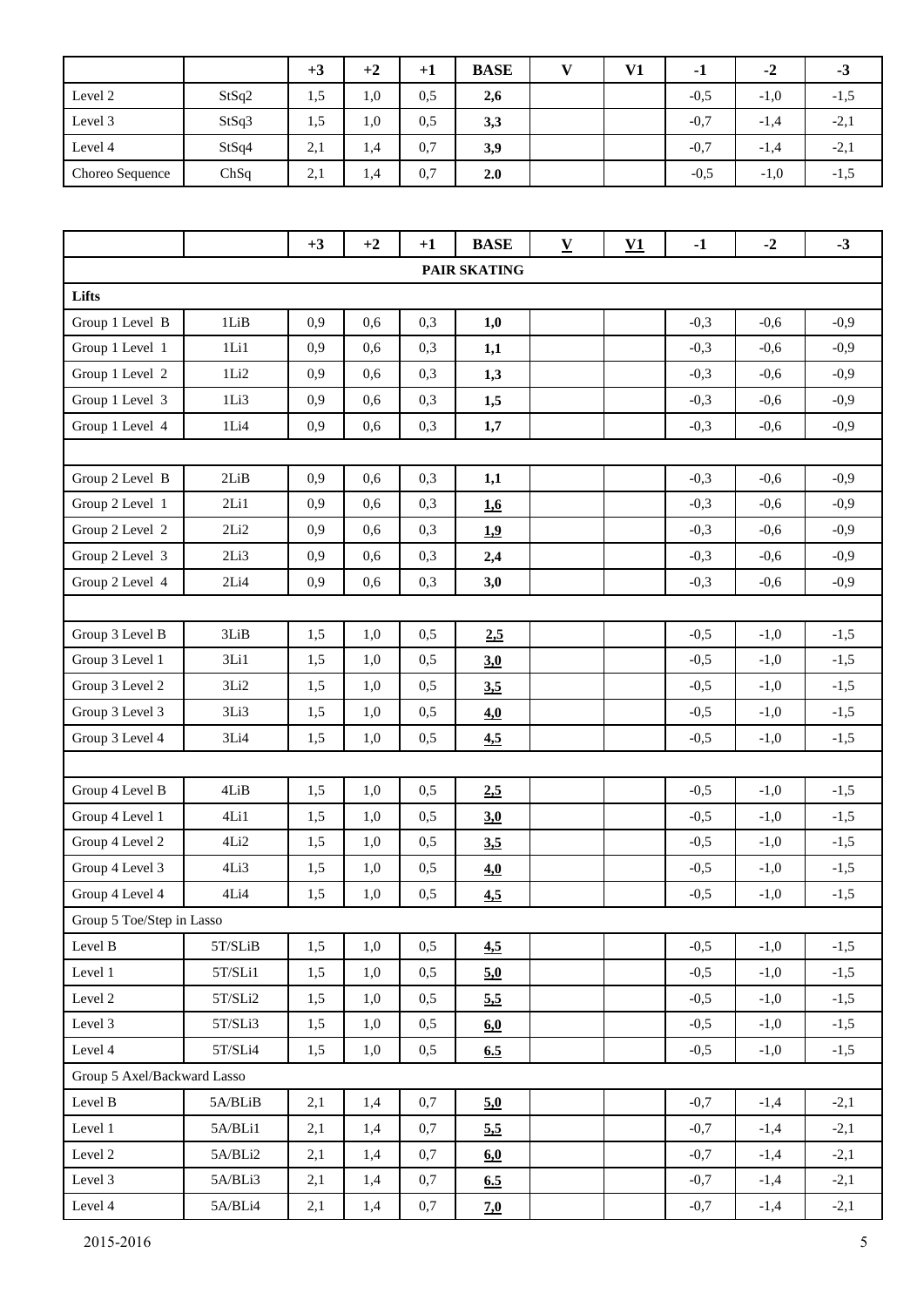|                       |                             | $+3$ | $+2$ | $+1$    | <b>BASE</b> | $\underline{\mathbf{V}}$ | $\underline{\mathbf{V1}}$ | $-1$   | $-2$   | $-3$   |
|-----------------------|-----------------------------|------|------|---------|-------------|--------------------------|---------------------------|--------|--------|--------|
| Group 5 Reverse Lasso |                             |      |      |         |             |                          |                           |        |        |        |
| Level B               | 5RLiB                       | 2,1  | 1,4  | 0,7     | 5.5         |                          |                           | $-0,7$ | $-1,4$ | $-2,1$ |
| Level 1               | 5RLi1                       | 2,1  | 1,4  | 0,7     | 60          |                          |                           | $-0,7$ | $-1,4$ | $-2,1$ |
| Level 2               | 5RLi2                       | 2,1  | 1,4  | 0,7     | 6.5         |                          |                           | $-0,7$ | $-1,4$ | $-2,1$ |
| Level 3               | 5RLi3                       | 2,1  | 1,4  | 0,7     | 7.0         |                          |                           | $-0,7$ | $-1,4$ | $-2,1$ |
| Level 4               | 5RLi4                       | 2,1  | 1,4  | 0,7     | 7,5         |                          |                           | $-0,7$ | $-1,4$ | $-2,1$ |
|                       |                             |      |      |         |             |                          |                           |        |        |        |
| <b>Twist Lifts</b>    |                             |      |      |         |             |                          |                           |        |        |        |
| Single Level B        | 1TwB                        | 0,6  | 0,4  | 0,2     | 0,9         |                          |                           | $-0,2$ | $-0,4$ | $-0,6$ |
| Single Level 1        | $1$ Tw $1$                  | 0,6  | 0,4  | 0,2     | 1,1         |                          |                           | $-0,2$ | $-0,4$ | $-0,6$ |
| Single Level 2        | 1Tw2                        | 0,6  | 0,4  | 0,2     | 1,3         |                          |                           | $-0,2$ | $-0,4$ | $-0,6$ |
| Single Level 3        | $1$ Tw $3$                  | 0,6  | 0,4  | 0,2     | 1,5         |                          |                           | $-0,2$ | $-0,4$ | $-0,6$ |
| Single Level 4        | $1$ Tw $4$                  | 0,6  | 0,4  | 0,2     | 1,7         |                          |                           | $-0,2$ | $-0,4$ | $-0,6$ |
|                       |                             |      |      |         |             |                          |                           |        |        |        |
| Double Level B        | 2TwB                        | 0,9  | 0,6  | 0,3     | 2.9         |                          |                           | $-0,3$ | $-0,6$ | $-0,9$ |
| Double Level 1        | 2Tw1                        | 0,9  | 0,6  | 0,3     | 3,1         |                          |                           | $-0,3$ | $-0,6$ | $-0,9$ |
| Double Level 2        | 2Tw2                        | 0,9  | 0,6  | 0,3     | 3.4         |                          |                           | $-0,3$ | $-0,6$ | $-0,9$ |
| Double Level 3        | 2Tw3                        | 0,9  | 0,6  | 0,3     | 3.7         |                          |                           | $-0,3$ | $-0,6$ | $-0,9$ |
| Double Level 4        | 2Tw4                        | 0,9  | 0,6  | 0,3     | 4.0         |                          |                           | $-0,3$ | $-0,6$ | $-0,9$ |
|                       |                             |      |      |         |             |                          |                           |        |        |        |
| Triple Level B        | 3TwB                        | 2,1  | 1,4  | 0,7     | 5.0         |                          |                           | $-0,7$ | $-1,4$ | $-2,1$ |
| Triple Level 1        | 3Tw1                        | 2,1  | 1,4  | 0,7     | 5.4         |                          |                           | $-0,7$ | $-1,4$ | $-2,1$ |
| Triple Level 2        | 3Tw2                        | 2,1  | 1,4  | 0,7     | 5.8         |                          |                           | $-0,7$ | $-1,4$ | $-2,1$ |
| Triple Level 3        | 3Tw3                        | 2,1  | 1,4  | 0,7     | 6.2         |                          |                           | $-0.7$ | $-1,4$ | $-2,1$ |
| Triple Level 4        | 3Tw4                        | 2,1  | 1,4  | 0,7     | 6,6         |                          |                           | $-0,7$ | $-1,4$ | $-2,1$ |
|                       |                             |      |      |         |             |                          |                           |        |        |        |
| Quad Level B          | $4 \mathrm{TwB}$            | 3,0  | 2,0  | 1,0     | 7.0         |                          |                           | $-1,0$ | $-2,0$ | $-3,0$ |
| Quad Level 1          | 4Tw1                        | 3,0  | 2,0  | 1,0     | 7.5         |                          |                           | $-1,0$ | $-2,0$ | $-3,0$ |
| Quad Level 2          | 4Tw2                        | 3,0  | 2,0  | 1,0     | 8.0         |                          |                           | $-1,0$ | $-2,0$ | $-3,0$ |
| Quad Level 3          | 4Tw3                        | 3,0  | 2,0  | 1,0     | 8.6         |                          |                           | $-1,0$ | $-2,0$ | $-3,0$ |
| Quad Level 4          | $4$ Tw $4$                  | 3,0  | 2,0  | $1,\!0$ | 9.1         |                          |                           | $-1,0$ | $-2,0$ | $-3,0$ |
|                       |                             |      |      |         |             |                          |                           |        |        |        |
| <b>Throws</b>         |                             |      |      |         |             |                          |                           |        |        |        |
| Single ToeLoop        | $1{\rm T}{\rm Th}$          | 0,9  | 0,6  | 0,3     | 1,1         | 0,9                      |                           | $-0,3$ | $-0,6$ | $-0,9$ |
| Single Salchow        | 1STh                        | 0,9  | 0,6  | 0,3     | 1,1         | 0,9                      |                           | $-0,3$ | $-0,6$ | $-0,9$ |
| Single Loop           | $1 \mathrm{LoTh}$           | 0,9  | 0,6  | 0,3     | 1,4         | 1,0                      |                           | $-0,3$ | $-0,6$ | $-0,9$ |
| Single Flip/Lutz      | 1F/LzTh                     | 0,9  | 0,6  | 0,3     | 1,4         | 1,0                      |                           | $-0,3$ | $-0,6$ | $-0,9$ |
|                       |                             |      |      |         |             |                          |                           |        |        |        |
| Single Axel           | 1ATh                        | 1,5  | 1,0  | 0,5     | 2,2         | 1,5                      |                           | $-0,5$ | $-1,0$ | $-1,5$ |
| Double Toeloop        | $2{\mathrm T}{\mathrm T} h$ | 1,5  | 1,0  | 0,5     | 2,5         | 1,8                      |                           | $-0,5$ | $-1,0$ | $-1,5$ |
| Double Salchow        | $2STh$                      | 1,5  | 1,0  | 0,5     | 2,5         | 1,8                      |                           | $-0,5$ | $-1,0$ | $-1,5$ |
| Double Loop           | 2LoTh                       | 1,5  | 1,0  | 0,5     | 2,8         | 2,0                      |                           | $-0,5$ | $-1,0$ | $-1,5$ |
| Double Flip/Lutz      | 2F/LzTh                     | 1,5  | 1,0  | 0,5     | 3,0         | 2,1                      |                           | $-0,5$ | $-1,0$ | $-1,5$ |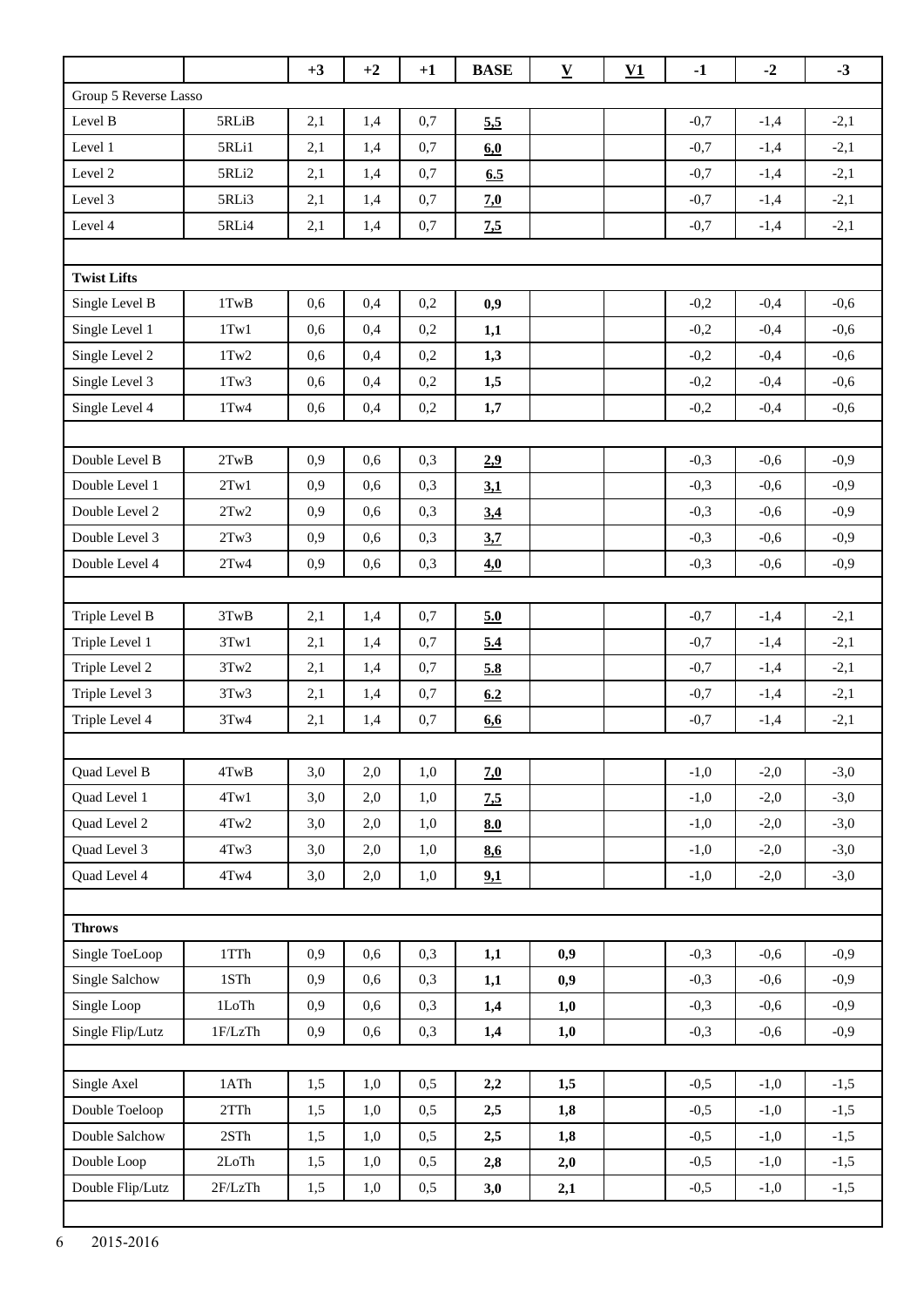|                                         |           | $+3$ | $+2$ | $+1$ | <b>BASE</b> | $\underline{\mathbf{V}}$ | V1 | $-1$   | $-2$   | $-3$   |
|-----------------------------------------|-----------|------|------|------|-------------|--------------------------|----|--------|--------|--------|
| Double Axel                             | 2ATh      | 2,1  | 1,4  | 0,7  | 4,0         | 2,8                      |    | $-0,7$ | $-1,4$ | $-2,1$ |
| Triple Toeloop                          | 3TTh      | 2,1  | 1,4  | 0,7  | 4,5         | 3,2                      |    | $-0,7$ | $-1,4$ | $-2,1$ |
| <b>Triple Salchow</b>                   | 3STh      | 2,1  | 1,4  | 0,7  | 4,5         | 3,2                      |    | $-0,7$ | $-1,4$ | $-2,1$ |
| Triple Loop                             | 3LoTh     | 2,1  | 1,4  | 0,7  | 5,0         | 3,5                      |    | $-0,7$ | $-1,4$ | $-2,1$ |
| Triple Flip/Lutz                        | 3F/LzTh   | 2,1  | 1,4  | 0,7  | 5,5         | 3,9                      |    | $-0,7$ | $-1,4$ | $-2,1$ |
|                                         |           |      |      |      |             |                          |    |        |        |        |
| Triple Axel                             | 3ATh      | 3,0  | 2,0  | 1,0  | 7.7         | 5.4                      |    | $-1,0$ | $-2,0$ | $-3,0$ |
| Quad Toeloop                            | 4TTh      | 3,0  | 2,0  | 1,0  | 8.2         | 5.7                      |    | $-1,0$ | $-2,0$ | $-3,0$ |
| Quad Salchow                            | 4STh      | 3,0  | 2,0  | 1,0  | 8.2         | 5.7                      |    | $-1,0$ | $-2,0$ | $-3,0$ |
| Quad Loop                               | 4LoTh     | 3,0  | 2,0  | 1,0  | 8,7         | 6,1                      |    | $-1,0$ | $-2,0$ | $-3,0$ |
| Quad Flip/Lutz                          | 4F/LzTh   | 3,0  | 2,0  | 1,0  | 9,0         | 6,3                      |    | $-1,0$ | $-2,0$ | $-3,0$ |
|                                         |           |      |      |      |             |                          |    |        |        |        |
| <b>Death Spirals</b>                    |           |      |      |      |             |                          |    |        |        |        |
| Forward/Backward inside                 |           |      |      |      |             |                          |    |        |        |        |
| Level B                                 | Fi/BiDsB  | 2,1  | 1,4  | 0,7  | 2,6         |                          |    | $-0,7$ | $-1,4$ | $-2,1$ |
| Level 1                                 | Fi/BiDs1  | 2,1  | 1,4  | 0,7  | 2,8         |                          |    | $-0,7$ | $-1,4$ | $-2,1$ |
| Level 2                                 | F/BiiDs2  | 2,1  | 1,4  | 0,7  | 3,0         |                          |    | $-0,7$ | $-1,4$ | $-2,1$ |
| Level 3                                 | Fi/BiDs3  | 2,1  | 1,4  | 0,7  | 3,2         |                          |    | $-0,7$ | $-1,4$ | $-2,1$ |
| Level 4                                 | Fi/BiDs4  | 2,1  | 1,4  | 0,7  | 3,5         |                          |    | $-0,7$ | $-1,4$ | $-2,1$ |
| Forward/Backward outside                |           |      |      |      |             |                          |    |        |        |        |
| Level B                                 | Fo/BoDsB  | 2,1  | 1,4  | 0,7  | 2,8         |                          |    | $-0,7$ | $-1,4$ | $-2,1$ |
| Level 1                                 | Fo/BoDs1  | 2,1  | 1,4  | 0,7  | 3,0         |                          |    | $-0,7$ | $-1,4$ | $-2,1$ |
| Level 2                                 | Fo/BoDs2  | 2,1  | 1,4  | 0,7  | 3,5         |                          |    | $-0,7$ | $-1,4$ | $-2,1$ |
| Level 3                                 | Fo/BoDs3  | 2,1  | 1,4  | 0,7  | 4,0         |                          |    | $-0,7$ | $-1,4$ | $-2,1$ |
| Level 4                                 | Fo/BoDs4  | 2,1  | 1,4  | 0,7  | 4,5         |                          |    | $-0,7$ | $-1,4$ | $-2,1$ |
| Pivot Figure                            | $\rm{Pi}$ | 2,1  | 1,4  | 0,7  | 2,2         |                          |    | $-0,7$ | $-1,4$ | $-2,1$ |
| <b>Pair Spins</b>                       |           |      |      |      |             |                          |    |        |        |        |
| Pair Spin Level B                       | PSpB      | 1,5  | 1,0  | 0,5  | 1,7         |                          |    | $-0,3$ | $-0,6$ | $-0,9$ |
| Pair Spin Level 1                       | PSp1      | 1,5  | 1,0  | 0,5  | 2,0         |                          |    | $-0,3$ | $-0,6$ | $-0,9$ |
| Pair Spin Level 2                       | PSp2      | 1,5  | 1,0  | 0,5  | 2,5         |                          |    | $-0,3$ | $-0,6$ | $-0,9$ |
| Pair Spin Level 3                       | PSp3      | 1,5  | 1,0  | 0,5  | 3,0         |                          |    | $-0,3$ | $-0,6$ | $-0,9$ |
| Pair Spin Level 4                       | PSp4      | 1,5  | 1,0  | 0,5  | 3,5         |                          |    | $-0,3$ | $-0,6$ | $-0,9$ |
| Pair Spin Combination (two positions)   |           |      |      |      |             |                          |    |        |        |        |
| Level B                                 | PCoSp2pB  | 1,5  | 1,0  | 0,5  | 1,8         |                          |    | $-0,3$ | $-0,6$ | $-0,9$ |
| Level 1                                 | PCoSp2p1  | 1,5  | 1,0  | 0,5  | 2,1         |                          |    | $-0,3$ | $-0,6$ | $-0,9$ |
| Level 2                                 | PCoSp2p2  | 1,5  | 1,0  | 0,5  | 2,5         |                          |    | $-0,3$ | $-0,6$ | $-0,9$ |
| Level 3                                 | PCoSp2p3  | 1,5  | 1,0  | 0,5  | 3,0         |                          |    | $-0,3$ | $-0,6$ | $-0,9$ |
| Level 4                                 | PcoSp2p4  | 1,5  | 1,0  | 0,5  | 3,5         |                          |    | $-0,3$ | $-0,6$ | $-0,9$ |
| Pair Spin Combination (three positions) |           |      |      |      |             |                          |    |        |        |        |
| Level B                                 | PCoSp3pB  | 1,5  | 1,0  | 0,5  | 2,5         |                          |    | $-0,3$ | $-0,6$ | $-0,9$ |
| Level 1                                 | PCoSp3p1  | 1,5  | 1,0  | 0,5  | 3,0         |                          |    | $-0,3$ | $-0,6$ | $-0,9$ |
| Level 2                                 | PCoSp3p2  | 1,5  | 1,0  | 0,5  | 3,5         |                          |    | $-0,3$ | $-0,6$ | $-0,9$ |
| Level 3                                 | PCoSp3p3  | 1,5  | 1,0  | 0,5  | 4,0         |                          |    | $-0,3$ | $-0,6$ | $-0,9$ |
| Level 4                                 | PcoSp3p4  | 1,5  | 1,0  | 0,5  | 4,5         |                          |    | $-0,3$ | $-0,6$ | $-0,9$ |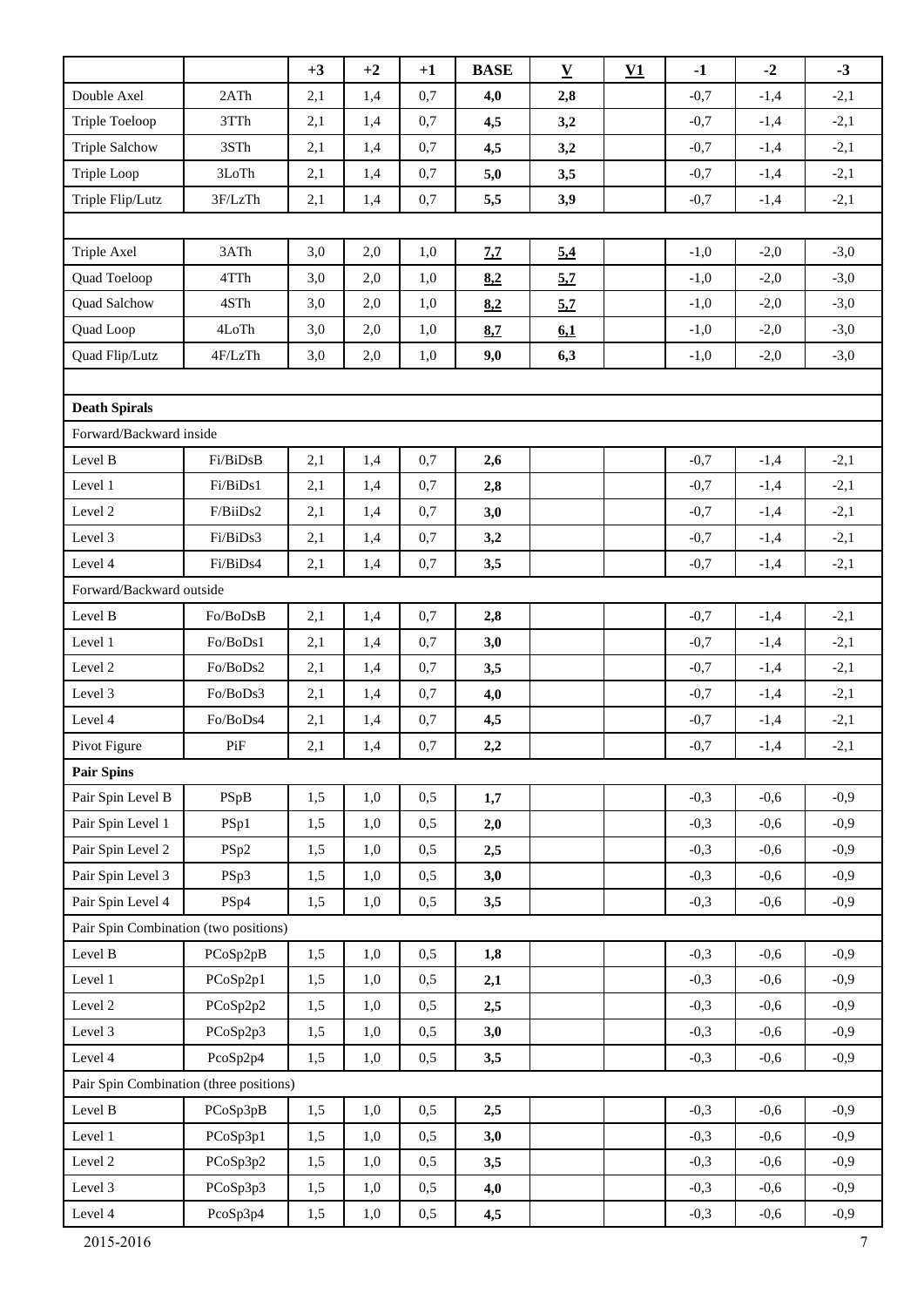## **II. Updated Levels of Difficulty of Single/Pair Elements LEVELS OF DIFFICULTY, SINGLE SKATING, season 2015-2016 Number of features for Levels: 1 for Level 1, 2 for Level 2, 3 for Level 3, 4 for Level 4 Step Sequences** 1) Minimum variety (Level 1), simple variety (Level 2), variety (Level 3), complexity (Level 4) of difficult turns and steps throughout **(compulsory)** 2) Rotations in either direction (left and right) with full body rotation covering at least 1/3 of the pattern in total for each rotational direction 3) Use of body movements for at least 1/3 of the pattern 4) Two different combinations of 3 difficult turns executed with a clear rhythm within the sequence (for Level 4 the 2 combinations must be on different feet) **All Spins** 1) Difficult variations (count as many times as performed with limitations specified below) 2) Change of foot executed by jump 3) Jump within a spin without changing feet 4) Difficult change of position on the same foot 5) Difficult entrance into a spin 6) Clear change of edge in sit (only from backward inside to forward outside), camel, Layback and Biellmann position 7) All 3 basic positions on the second foot 8) Both directions immediately following each other in sit or camel spin 9) Clear increase of speed in camel, sit, layback or Biellmann position 10) At least 8 rev. without changes in position/variation, foot or edge (camel, layback, difficult variation of any basic position or for combinations only non-basic position) 11) Difficult variation of flying entry in flying spins/spins with a flying entrance (see Clarifications) **Additional features for the Layback spin:** 12) One clear change of position backwards-sideways or reverse, at least 2 rev. in each position (counts also if the Layback spin is a part of any other spin) 13) Biellmann position after Layback spin (SP – after 8 revolutions in layback spin) **Feature 2-9, 11-13 count only once per program (first time they are attempted). Feature 10 counts only once per program (in the first spin it is successfully performed; if in this spin 8 revs are executed on both feet, any one of these executions can be taken in favor of the skater). Any category of difficult spin variation in a basic position counts only once per program (first time it is attempted). A difficult variation in a non-basic position counts once per program in spin combination only (first time it is attempted). In any spin with change of foot the maximum number of features attained on one foot is two (2).**

## **ELEMENTS REQUIREMENTS** (see also Clarifications on the back of the page)

## **Jumps**

1. Full rotation: signs < and << indicate an error. The base values of the jumps with a sign < are listed in the column V of the SOV table. The jump with a sign << is evaluated with SOV for the same jump one revolution less.

2. Correct take-off edge in F/Lz: signs "e" and "!" indicate an error. The base values of the jumps with the sign "e" are listed in the column  $\underline{V}$  of the SOV table. The sign "!" allows to keep full original base value of the jump. If both signs  $\leq$  and "e" are applied for the same jump, the base values are listed in the column  $\underline{V1}$  of the SOV table.

## **Spins**

For flying spins (with no change of foot and only one position) and spins with flying entrance of both Short Program and Free Skating the following are required: a) a clear visible jump; for Junior Short Program only it's also required for the skater to reach the prescribed air position; b) basic landing position must be reached within the first 2 revs after the landing and from the moment this position is initially reached it must be held for 2 revs after the landing. The sign "V" indicates that one or both of these requirements are not fulfilled. The base values of spins with the sign "V" are listed in the column V of the SOV table. The base values of spin combinations with 2 or 3 basic positions (at least 2 revolutions in each of these positions) are reflected in the SOV.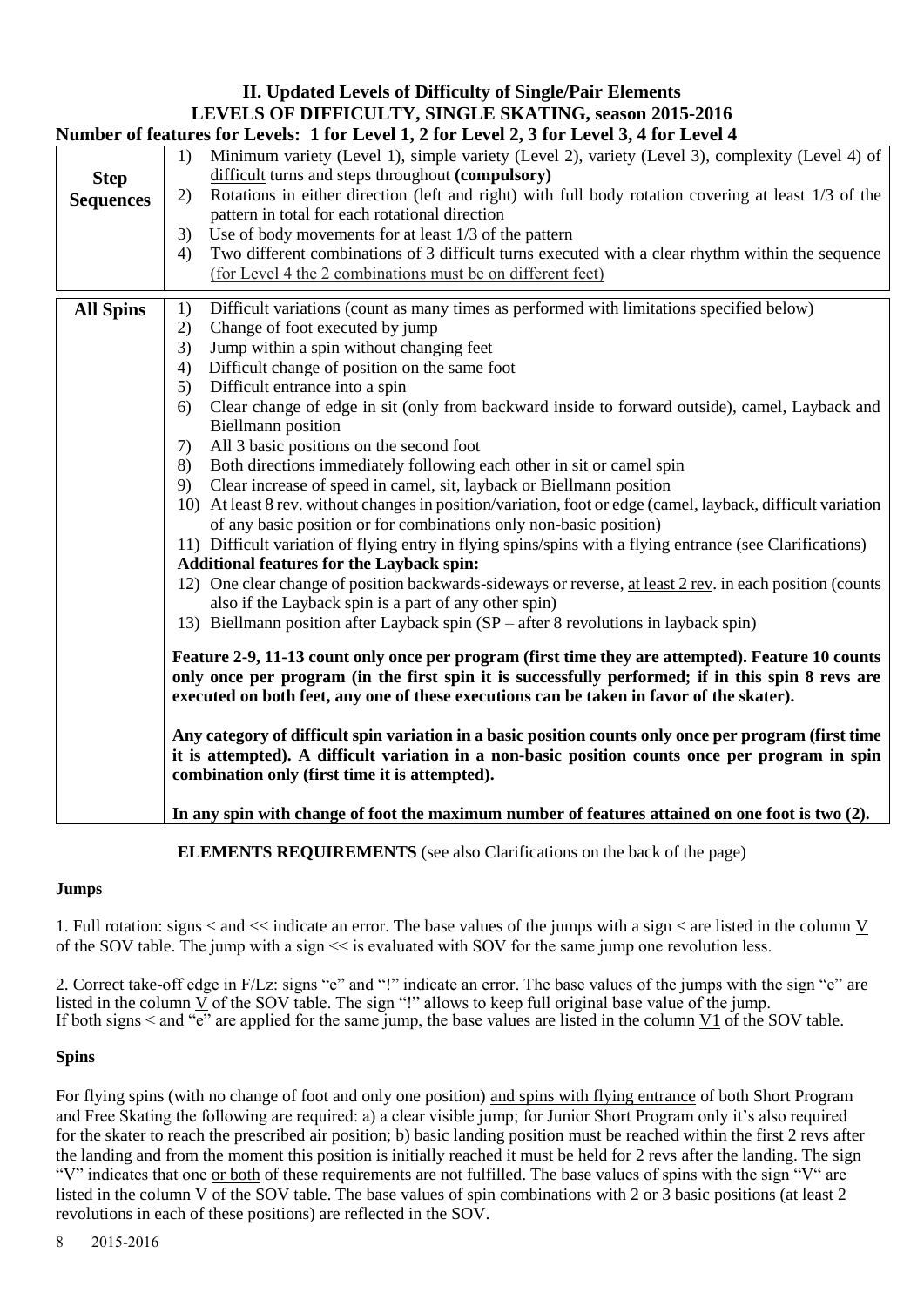## **CLARIFICATIONS: LEVELS OF DIFFICULTY SINGLE SKATING, season 2015-2016**

#### **STEP SEQUENCES**

**Types of difficult turns and steps:** twizzles, brackets, loops, counters, rockers, choctaws.

**Minimum variety** includes at least **5** difficult turns and steps, none of the types can be counted more than twice.

**Simple variety** includes at least **7** difficult turns and steps, none of the types can be counted more than twice.

**Variety** includes at least **9** difficult turns and steps, none of the types can be counted more than twice.

**Complexity** includes at least **11** difficult turns and steps, none of the types can be counted more than twice, 5 types must be executed in both directions.

**Use of body movements** means the visible use for a combined total of at least 1/3 of the pattern of any movements of arms, head, torso, hips and legs that have an effect on the balance of the main body core.

**Two combinations of difficult turns** are considered to be the same if they consist of the same turns done in the same order, on the same edge and on the same foot.

## **SPINS**

**A difficult spin variation of position** is a movement of the body part, leg, arm, hand or head which requires physical strength or flexibility and that has an effect on the balance of the main body core. Only these variations can increase the Level. There are 11 categories of difficult variations, among them 3 in camel position based on direction of the shoulder line: camel forward (CF) – with the shoulder line parallel to the ice; camel sideways (CS) – with the shoulder line twisted to a vertical position; camel upward (CU) – with the shoulder line twisted more than vertical position. If the free leg drops down for a long time while preparing for a difficult camel variation, the corresponding Level feature is still awarded, but the Judges will apply the GOE reduction for "poor/awkward/unaesthetic position(s)".

**"Change of foot executed by jump"** & **"Jump within a spin without changing feet":** are awarded only if the skater executes 2 revs in a basic/non-basic position before the jump, reaches a basic position within the first 2 revs after the landing and keeps this basic position at least for 2 revs.

**"Difficult entrance into a spin"**: regular backward entry is no longer considered a difficult entry.

**"Both directions immediately following each other in sit or camel spin":** execution of spins in both directions (clockwise and counter clockwise) that immediately follow each other will be counted as a Level feature for sit and camel basic positions. Long curves of exit after the first part or entry into the second part are reflected in GOE. A minimum of 3 revs in each direction is required. A Spin executed in both directions as above is considered as one Spin. **"Difficult variation of flying position in flying spins/spins with a flying entry":** is awarded only if the flying position is really difficult. Normal flying camel entry does not block a possibility of counting a difficult flying entry as a feature.

## **JUMPS**

**Flip** is taken-off from a backward inside edge, **Lutz** is taken-off from backward outside edge; Technical Panel decides on the take-off edge and indicates errors with signs "e" and "!". In cases of serious errors (sign "e") the base value of the jump and the GOE are reduced, in cases of smaller errors (sign "!") the original base value stays and the GOE is reduced.

**In Short Program jumps which do not satisfy the requirements** (including wrong number of revs) will have no value, but will block a jumping box, if one is empty; if a combination of two double jumps is not allowed (Sr. Men & Ladies, Jr. Men), the jump with the original lesser value (before any consideration of signs  $\langle \langle \langle \cdot | \cdot \rangle \rangle$ ) will not count (e.g. 2Lz+2T\*, 2T\*+2Lo, 2Lz<+2T\*, 2F<<+2T\*).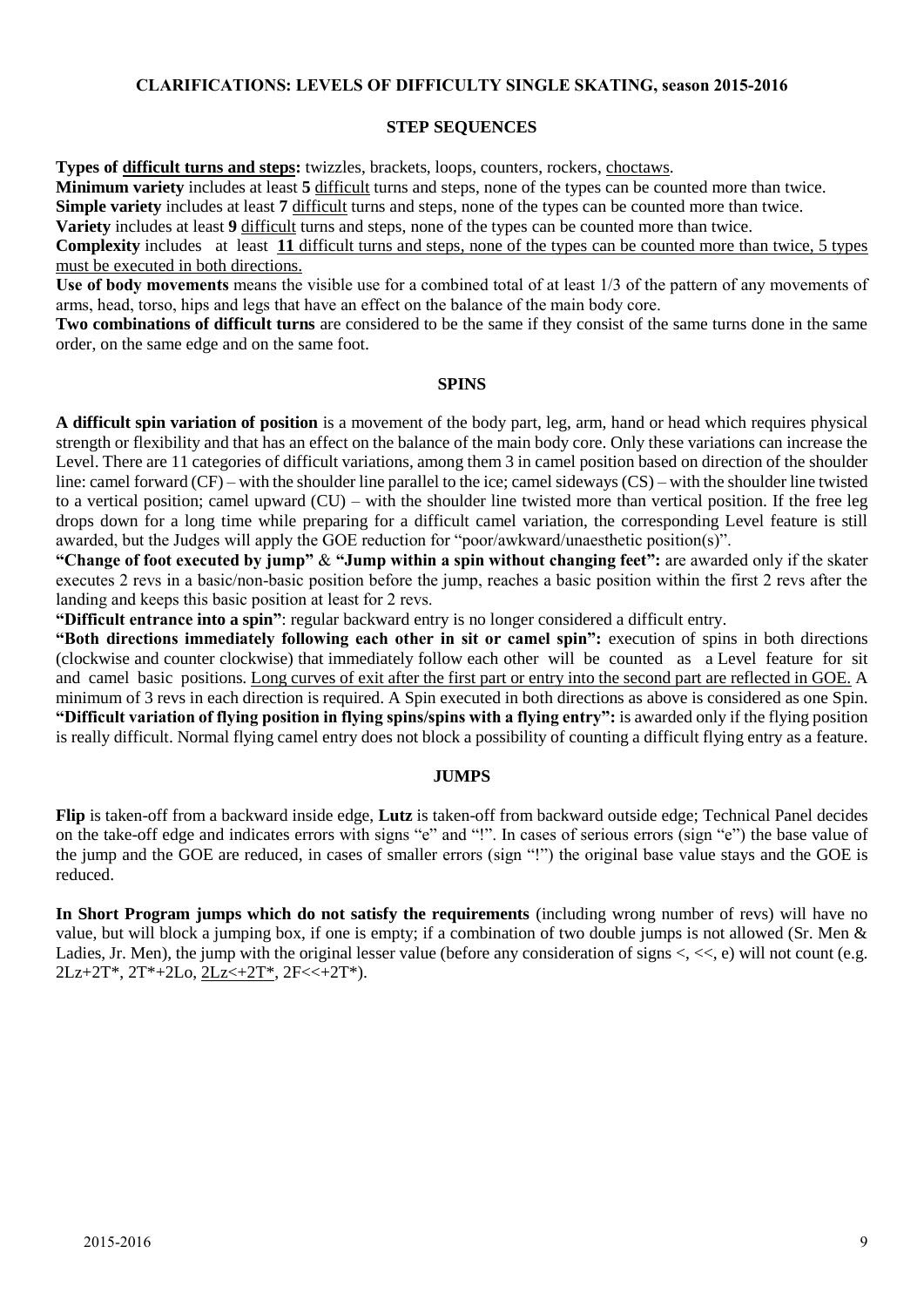## **LEVELS OF DIFFICULTY, PAIR SKATING, SEASON 2015-2016 Number of features for Levels: 1 for Level 1, 2 for Level 2, 3 for Level 3, 4 for Level 4**

|                | <b>Number</b> of reatures for Levels: 1 for Level 1, 2 for Level 2, 3 for Level 3, 4 for Level 4                                                                    |  |
|----------------|---------------------------------------------------------------------------------------------------------------------------------------------------------------------|--|
| <b>Twist</b>   | Lady's split position (each leg at least 45° from the body axis and Lady's legs are straight or almost straight)<br>1)                                              |  |
| Lifts          | 2)<br>Catching the lady at the side of the waist without her hand(s)/arm(s)/any part of upper body touching the man                                                 |  |
|                | 3)<br>Lady's position in the air with arm(s) above the head (minimum one full revolution)                                                                           |  |
|                | Difficult take-off (steps/skating moves executed by both partners immediately preceding take off)<br>4)                                                             |  |
|                | 5)<br>Man's arms sideways, being straight or almost straight, reaching at least shoulder level after release of the lady                                            |  |
| Lifts          | Seniors: Difficult variation of the take-off and/or difficult landing variety<br>1)                                                                                 |  |
|                | Juniors: Simple variation of the take-off and/or simple landing variety (each counts as a feature)                                                                  |  |
|                | 1 change of hold and/or lady's position (1 rev. of the man before and after the change, counts twice if repeated)<br>2)                                             |  |
|                | Difficult variation of the lady (one full revolution)                                                                                                               |  |
|                | 3)                                                                                                                                                                  |  |
|                | Difficult (simple for juniors) carry (not for SP)<br>4)                                                                                                             |  |
|                | One-hand-hold of the man (2 full revolutions in total not counting parts shorter than 1 rev.)<br>5)                                                                 |  |
|                | Additional revolutions of the man with one-hand-hold after 2 revs in 5) (only in FS and only in one lift)<br>6)                                                     |  |
|                | Change of rotational direction by the man (one rev. before and after the change, counts only once per program)<br>7)                                                |  |
|                | Features 1), 2), 3) must be significantly different from lift to lift and if similar, will only count first time                                                    |  |
|                | attempted.                                                                                                                                                          |  |
| <b>Step</b>    | Minimum variety (Level 1), simple variety (Level 2), variety (Levels 3–4) of difficult turns and steps of both partners<br>1)                                       |  |
| <b>Sequen</b>  | throughout (compulsory)                                                                                                                                             |  |
| ces            | Rotations in either direction (left and right) with full body rotation covering at least 1/3 of the pattern in total for<br>2)                                      |  |
|                | each rotational direction)                                                                                                                                          |  |
|                | Use of body movements for at least 1/3 of the pattern<br>3)                                                                                                         |  |
|                | Changes of position (crossing at least three times while doing steps and turns) for at least 1/3 of the sequence, but<br>4)                                         |  |
|                | not more than 1/2 of the sequence or not separating at least half of the pattern (changes of holds are allowed)                                                     |  |
|                | Two different combinations of 3 difficult turns (rockers, counters, brackets, twizzles, loops) executed by both<br>5)                                               |  |
|                |                                                                                                                                                                     |  |
|                |                                                                                                                                                                     |  |
|                | partners with a clear rhythm within the sequence                                                                                                                    |  |
| <b>Death</b>   | Difficult entry (immediately preceding the death spiral) and/or exit<br>1)                                                                                          |  |
| <b>Spirals</b> | Full revolution(s) of the lady when both partners are in "low" positions (counts as many times as performed)<br>2)                                                  |  |
| <b>Solo</b>    | Difficult variations (count as many times as performed with limitations specified below)<br>1)                                                                      |  |
| <b>Spins</b>   | Change of foot executed by jump<br>2)                                                                                                                               |  |
|                | Jump within a spin without changing feet<br>3)                                                                                                                      |  |
|                | Difficult change of position on the same foot<br>4)                                                                                                                 |  |
|                | Difficult entrance into a spin<br>5)                                                                                                                                |  |
|                | Clear change of edge in sit (only from backward inside to forward outside), camel, Layback and Biellmann<br>6)                                                      |  |
|                | Position                                                                                                                                                            |  |
|                | All 3 basic positions on the second foot<br>7)                                                                                                                      |  |
|                | Both directions immediately following each other in sit or camel spin<br>8)                                                                                         |  |
|                | Clear increase of speed in camel, sit, layback or Biellmann position<br>9)                                                                                          |  |
|                | 10) At least 6 rev. without changes in pos./variation, foot and edge (camel, layback, difficult variation of any basic                                              |  |
|                | position or for combinations only non-basic position)                                                                                                               |  |
|                | Features 2 to 10 and any category of difficult spin variation count only once per program (first time attempted).                                                   |  |
|                | If 6 revs are executed on both feet, any one of these executions can be taken in favor of the skaters. In any spin                                                  |  |
|                | with change of foot the maximum number of features attained on one foot is two (2).                                                                                 |  |
| Pair           | 3 changes of basic positions of both partners<br>1)                                                                                                                 |  |
| <b>Spins</b>   | 3 difficult variations of positions of partners, only one of which can be in non-basic position (each variation of each<br>2)                                       |  |
|                | partner counts separately, each partner must have at least one difficult variation)                                                                                 |  |
|                | Any other difficult variation in a basic position of either partner (each partner must have two difficult variations)<br>3)                                         |  |
|                | Entrance from backward outside or inside edge<br>4)                                                                                                                 |  |
|                | Both directions immediately following each other<br>5)<br>At least 6 revolutions without any changes in position/variation and foot (camel, sit, difficult upright) |  |

#### **ELEMENTS REQUIREMENTS** (see also Clarifications on the back of the page)

#### **Solo and Pair Spin combinations**

The values of spin combinations with 2 or 3 basic positions (at least 2 revolutions in each position) are reflected in the SOV.

#### **Jump elements**

Both partners must fulfill requirements for jump elements in Single Skating; in case these requirements are not fulfilled by one or both partners, signs and GOE reductions are the same.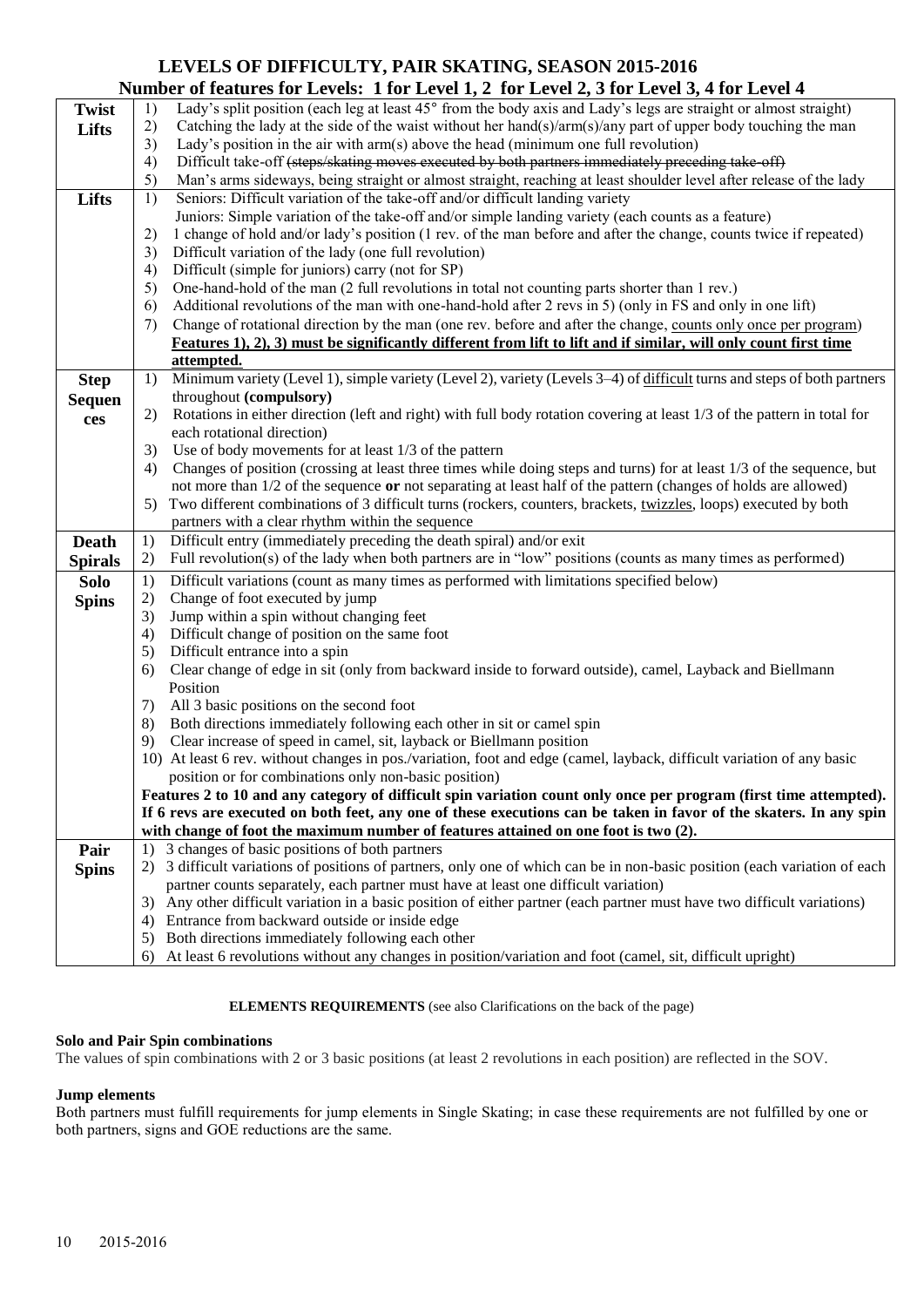## **CLARIFICATIONS: LEVELS OF DIFFICULTY PAIR SKATING, season 2015-2016**

#### **TWIST LIFTS**

**Feature 1) (Lady's split):** each leg straight or almost straight at least  $45^{\circ}$  from the body axis; Feature 5) (Man's arms): straight or almost straight, going sideways and reaching at least shoulder level.

#### **LIFTS**

**Take-off:** *Simple:* includes but is not limited to change of handhold on ascent of lift.

*Difficult:* includes but not limited to: Somersault take off, small lift going immediately into a Pair lift take-off without the Lady touching the ice between two lifts, one hand take-off, Spread Eagle, Ina Bauer or Spiral by one or both partners as the entry curve, inside Axel take-off in 5ALi and 5SLi.

**Landing:** *Simple: d*ifferent landing foot (not automatically considered), change of hold on descent.

*Difficult:* includes but is not limited to: Somersaults, variation in hold, partner positions and/or direction of landing, one hand landing, Spread-Eagle position of the Man during dismount.

**Carry:** *Simple: d*uration at least 3 seconds.

*Difficult:* includes at least one of the following features: during the carry the Man for at least 3 sec. skates on one foot or holds the partner on one arm or performs crossovers or performs Spread Eagle or a similar move.

**Difficult variation of Lady's position:** a movement of leg, arm, or upper body which requires physical strength or flexibility and that has an effect on the balance of the main body core. Only these variations can increase the Level.

**Change of hold/Lady's position requires** one full revolution of the Man before and after this change. If a change of hold and a change of Lady's position are executed at the same time, only one Level feature will be awarded.

**Variation of the take-off/landing, change of hold/Lady's basic position and difficult variation of the Lady** must be significantly different from the previously attempted variation/change to be awarded as a Level feature. One arm dismount can be counted as a feature only once per program.

Features **"change of hold/Lady's position/rotational direction"** are not awarded if change is interrupted by carry. Feature **"onehand-hold of the Man"** is not awarded if both arms of the Lady are touching the Man.

#### **STEP SEQUENCES**

**Types of difficult turns and steps:** rockers, counters, brackets, twizzles, loops and choctaws.

**Same definition of** minimum variety, simple variety and variety as for single skating; requirements must be fulfilled by both partners.

**Use of body movements** means the visible use for a combined total of at least 1/3 of the pattern of any movements of arms, head, torso, hips and legs that have an effect on the balance of the main body core.

**Crossing** at least 3 times of the partners for at least 1/3, but not more than 1/2 of the sequence and **not separating** for at least half of the pattern: only one of the two features (but not both) can be awarded.

**Two different combinations of 3 difficult turns** (rockers, counters, brackets, twizzles, loops) executed by both partners with a clear rhythm within the sequence.

#### **DEATH SPIRALS**

Death spiral has a Level and value if both partners execute at least 1 rev in the death spiral position (knees of the Man clearly bent, his toe anchored and arm fully extended; Lady's head must reach, at least briefly, the level of her skating knee). For a higher Level both Lady and Man must stay in the "low" position for 1 or more full revs.

**Lady's "low" position**: for inside Death Spirals, the lowest hip or buttock and head should not be higher than her skating knee; for outside Death Spirals – head should not be higher than her skating knee and bodyline between knee of skating leg and head should be flat or shallow arch.

**Man's "low" pivot position:** buttocks not higher than the knee of the pivot foot.

Any part of the Death Spiral with a higher Lady's or Man's position is not valid for Level features 2).

**Change of arm hold** by the Lady or Man is allowed, but is no longer a Level feature.

**Change of pivot** is considered as the end of the Death Spiral.

**Entry, exit:** The difficult entry position must be performed while both partners are on the entry curve and the Lady and/or the Man are moving from a difficult entry position directly and without delay to a Death Spiral position.

Exit: starts when the Man bends his "holding" arm at the elbow; ends: when the Lady comes to vertical position.

#### **SOLO SPINS**

Level feature **"Difficult entrance into a spin"** does not include regular backward entry, but still includes regular flying camel entry as long as it has a clear fly.

Clarifications for Spins in Singles are also valid for Pairs (when applicable).

#### **JUMPS, THROW JUMPS, TWIST LIFTS**

In Short Program jumps, throw jumps and twist lifts which do not satisfy the requirements (including wrong number of revs) will have no value, but will block a corresponding element box, if one is empty.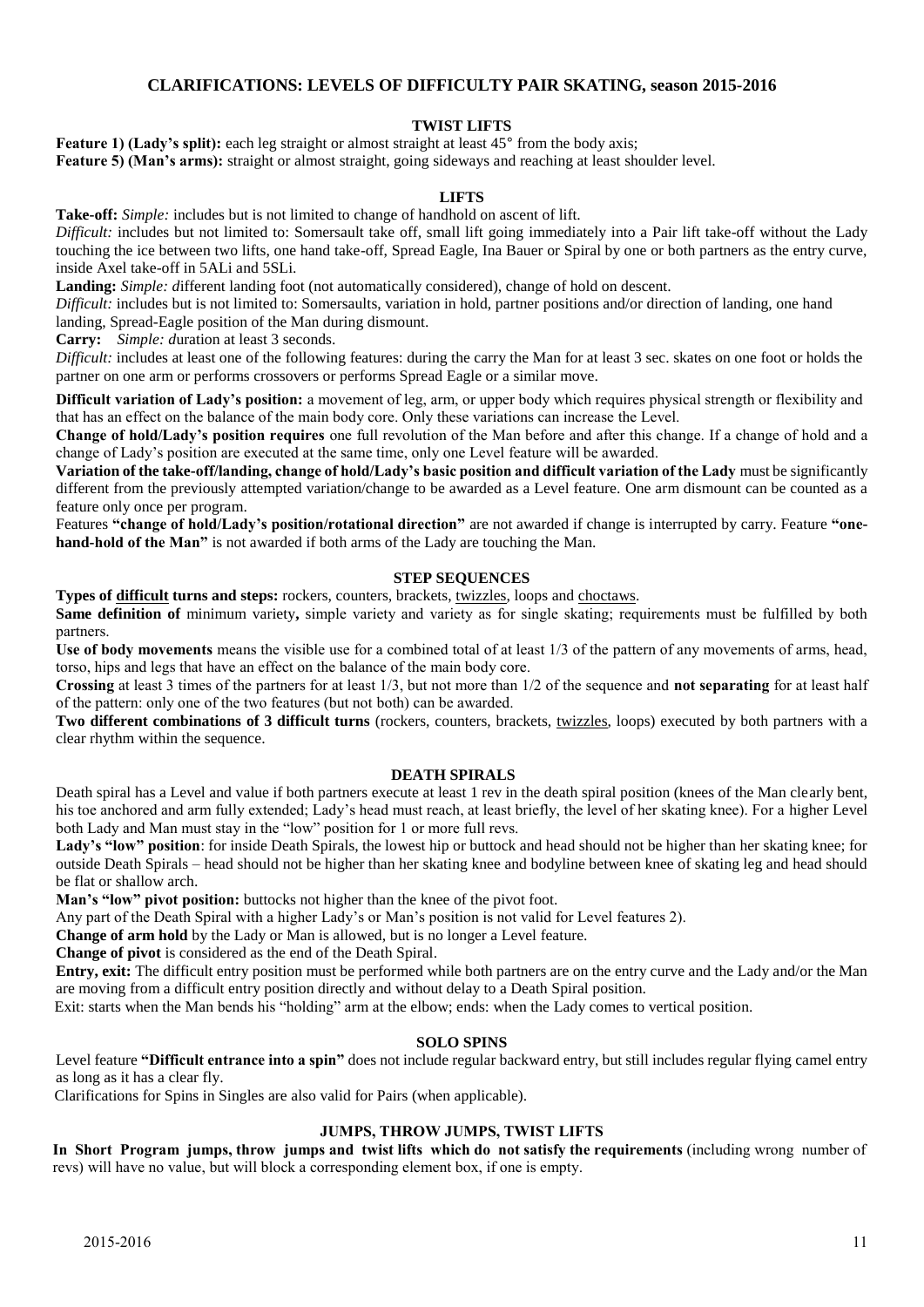## **III. Updated Guidelines for marking +GOE of Single/Pair Elements (positive aspects)**

These guidelines are tools to be used together with the minus GOE charts. The final GOE of a performed element is based on the combination of both positive and negative aspects. It is important that the final GOE of an element reflects the positive aspects, as well as any possible reductions that may apply.

The final GOE of an element is calculated considering first the positive aspects of the element that result in a starting GOE for the evaluation. Following that a Judge reduces the GOE according to the guidelines of possible errors and the result is the final GOE of the element.

To establish the starting GOE Judges must take into consideration the bullets for each element. It is at the discretion of each Judge to decide on the number of bullets for any upgrade, but general recommendations are as follows:

## **FOR + 1 : 2 bullets FOR + 2 : 4 bullets FOR + 3 : 6 or more bullets**

## **Singles**

| Jump                  | 1) unexpected / creative / difficult entry                                              |
|-----------------------|-----------------------------------------------------------------------------------------|
| <b>Elements</b>       | 2) clear recognizable steps/free skating movements immediately preceding element        |
|                       | 3) varied position in the air $/$ delay in rotation                                     |
|                       | 4) good height and distance                                                             |
|                       | 5) good extension on landing / creative exit                                            |
|                       | 6) good flow from entry to exit including jump combinations / sequences                 |
|                       | 7) effortless throughout                                                                |
|                       | 8) element matched to the musical structure                                             |
|                       |                                                                                         |
|                       | 1) good speed or acceleration during spin                                               |
| <b>Spins</b>          | 2) ability to center a spin quickly                                                     |
|                       | 3) balanced rotations in all positions                                                  |
|                       | 4) clearly more than required number of revolutions                                     |
|                       | 5) good, strong position(s) (including height and air/landing position in flying spins) |
|                       | 6) creativity and originality                                                           |
|                       |                                                                                         |
|                       | 7) good control throughout all phases                                                   |
|                       | 8) element matched to the musical structure                                             |
| <b>Step Sequences</b> | 1) good energy and execution                                                            |
|                       | 2) good speed or acceleration during sequence                                           |
|                       | 3) use of various steps during the sequence                                             |
|                       | 4) deep clean edges (including entry and exit of all turns)                             |
|                       | 5) good control and commitment of the whole body maintaining accuracy of steps          |
|                       | 6) creativity and originality                                                           |
|                       | 7) effortless throughout                                                                |
|                       |                                                                                         |
|                       | 8) element enhances the musical structure                                               |
|                       | 1) good flow, energy and execution                                                      |
| Choreographic         | 2) good speed or acceleration during sequence                                           |
| <b>Sequences</b>      | 3) good clarity and precision                                                           |
|                       | 4) good control and commitment of whole body                                            |
|                       | 5) creativity and originality                                                           |
|                       | 6) effortless throughout                                                                |
|                       | 7) reflecting concept/character of the program                                          |
|                       | 8) element enhances the musical structure                                               |
|                       |                                                                                         |
|                       |                                                                                         |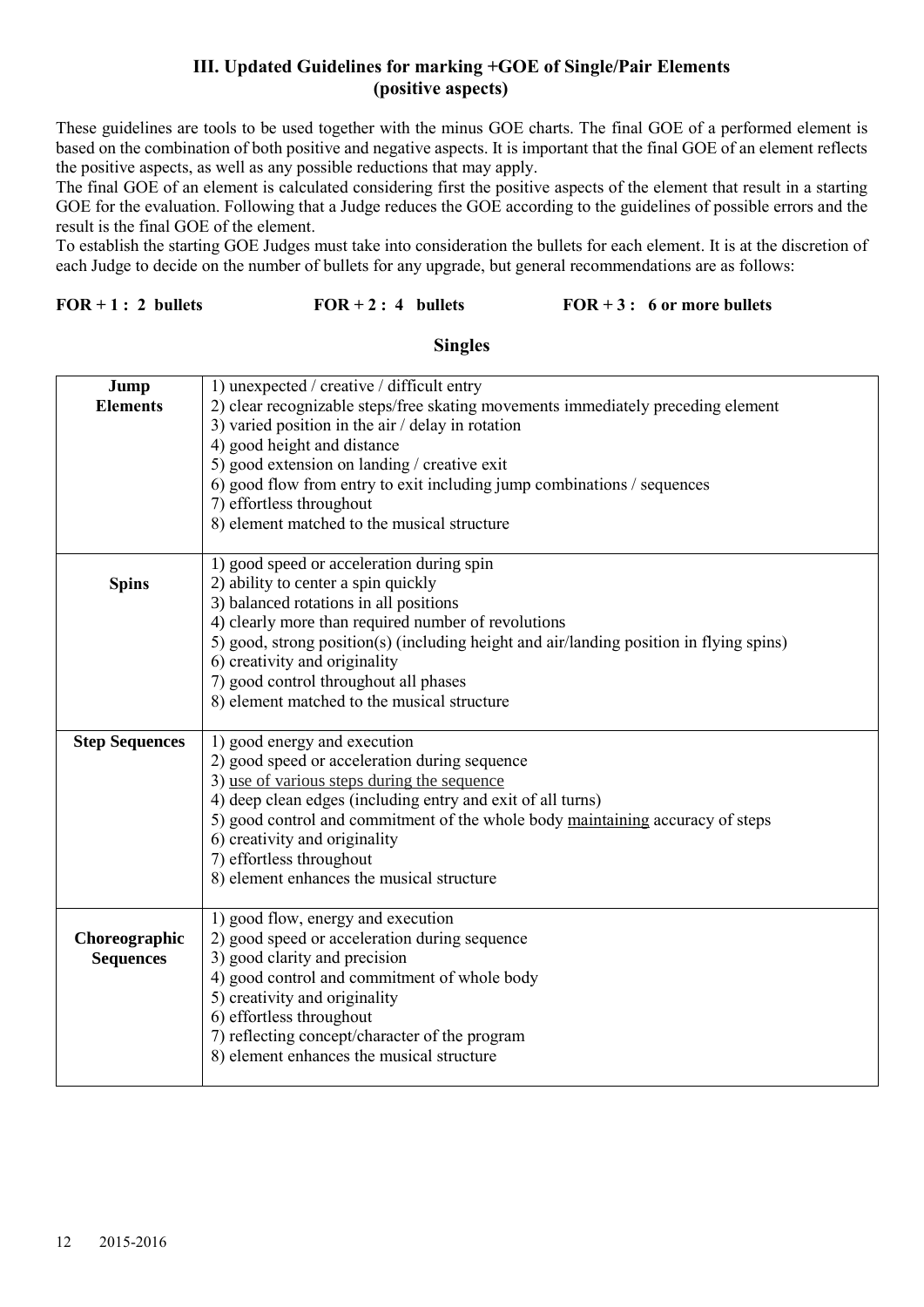|                    | 1) good take-off and landing position of both       | 5) good speed and flow                           |
|--------------------|-----------------------------------------------------|--------------------------------------------------|
| Lifts              | partners                                            | 6) ability to maintain good flow from one        |
|                    | 2) correct and aesthetically pleasing air positions | position to another                              |
|                    | 3) good ice coverage during element                 | 7) effortless throughout                         |
|                    | 4) no scratching of blade on the ice by man or      | 8) element matched to the musical structure      |
|                    | lady during all phases                              |                                                  |
|                    |                                                     |                                                  |
|                    | 1) good take-off and landing position of both       | 5) good speed and timing from entry to exit      |
| <b>Twist Lifts</b> | partners                                            | 6) good height of lady in air position           |
|                    | 2) good position of man at release                  | 7) effortless throughout                         |
|                    | 3) good ice coverage during element                 | 8) element matched to the musical structure      |
|                    | 4) no scratching of blade on the ice by man or      |                                                  |
|                    | lady during all phases                              |                                                  |
|                    | 1) unexpected / creative / difficult entry          | 5) good flow from entry to exit                  |
| Jump               | 2) varied position in the air $/$ delay in rotation | 6) good unison and close to each other in all    |
| <b>Elements</b>    | 3) good height and distance                         | phases                                           |
|                    | 4) good extension on landing / creative exit        | 7) effortless throughout                         |
|                    |                                                     | 8) element matched to the musical structure      |
|                    | 1) unexpected / creative / difficult entry          | 5) good speed, height, distance                  |
| <b>Throw</b>       | 2) good position of man at release                  | 6) good control and flow on the landing          |
| <b>Jumps</b>       | 3) good air position of lady                        | 7) effortless throughout                         |
|                    | 4) good extension on landing / creative exit        | 8) element matched to the musical structure      |
|                    | 1) good speed or acceleration during spin           | 5) good and identical positions by both partners |
| <b>Solo Spins</b>  | 2) ability to center a spin quickly                 | 6) good control throughout all phases by both    |
|                    | 3) balanced rotations in all positions              | partners                                         |
|                    |                                                     | 7) good unison and distance between partners     |
|                    | 4) clearly more than required number of rev.        | 8) element matched to the musical structure      |
|                    | 1) good control throughout (entry, rotation,        | 5) good positions by both partners               |
| <b>Pair Spins</b>  | conclusion/exit) by both partners                   | 6) creativity and originality                    |
|                    | 2) good speed or acceleration during spin           | 7) executed with continuous flow and ease        |
|                    | 3) balanced rotations in all positions              | 8) element matched to the musical structure      |
|                    | 4) clearly more than required number of rev.        |                                                  |
|                    | 1) good flow in entry and exit                      | 5) good, controlled transition into required     |
| Death              |                                                     |                                                  |
|                    | 2) good control and speed in death spiral           | position                                         |
| <b>Spirals</b>     | position                                            | 6) effortless throughout                         |
|                    | 3) good quality of positions of both partners       | 7) creativity and originality                    |
|                    | 4) no scratching of blade on the ice by man or      | 8) element matched to the musical structure      |
|                    | lady during all phases                              |                                                  |
|                    | 1) good energy and execution                        | 5) good control and commitment of the whole      |
| <b>Step</b>        | 2) good speed or acceleration during sequence       | body maintaining accuracy of steps               |
| <b>Sequences</b>   | 3) use of various steps during the sequence         | 6) creativity and originality                    |
|                    | 4) deep clean edges (including entry and exit       | 7) good unison                                   |
|                    | of all turns)                                       | 8) element enhances the musical structure        |
|                    | 1) good flow, energy and execution                  | 5) creativity and originality                    |
| Choreogra          | 2) good speed or acceleration during sequence       | 6) effortless throughout                         |
| phic               | 3) good clarity and precision                       | 7) reflecting concept/character of the program   |
| <b>Sequences</b>   | 4) good control and commitment of whole body        | 8) element enhances the musical structure        |
|                    | of both partners                                    |                                                  |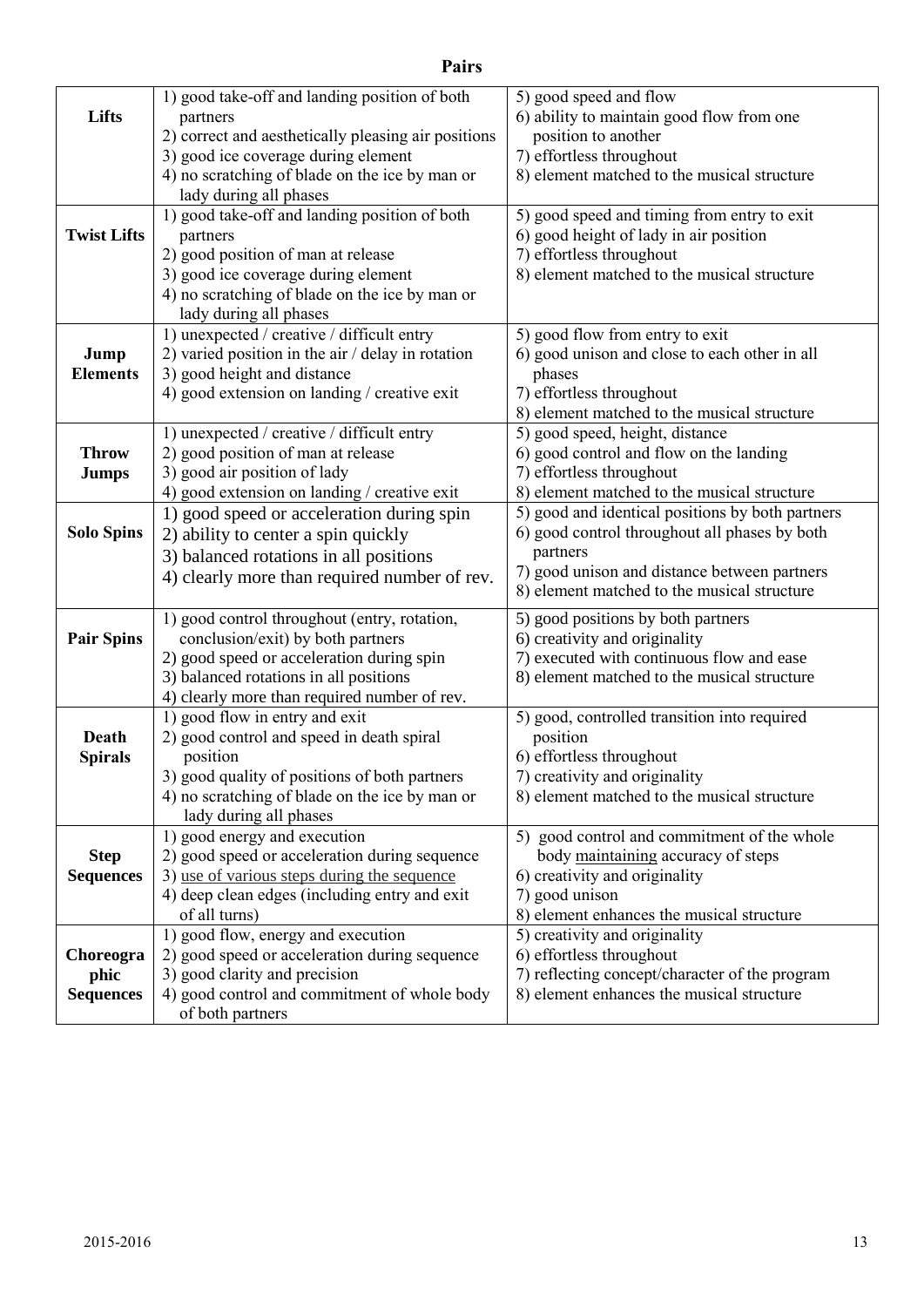## **IV. Updated Guidelines in establishing GOE for errors in Short Program and Free Skating**

Elements with no Value are indicated to the Panel of Judges. GOE of such elements does not influence the result. In case of multiple errors the corresponding reductions are added. However in Pair Skating the reduction applied for a mistake of one partner or the **same** mistake by both partners remains the same.

## **SINGLE SKATING**

|                                                        | <b>REDUCTIONS FOR ERRORS</b> |                                                             |              |  |  |  |  |  |
|--------------------------------------------------------|------------------------------|-------------------------------------------------------------|--------------|--|--|--|--|--|
| <b>JUMP ELEMENTS</b>                                   |                              |                                                             |              |  |  |  |  |  |
| SP: Combo of one jump final GOE must be                | $-3$                         | Downgraded (sign $<<$ )                                     | $-2$ to $-3$ |  |  |  |  |  |
| SP: No required preceding steps/movements              | $-3$                         | Under-rotated (sign <)                                      | $-1$ to $-2$ |  |  |  |  |  |
| SP: Break between required steps/movements &           | $-1$ to $-2$                 | Lacking rotation (no sign)                                  | $-1$         |  |  |  |  |  |
| jump/only 1 step/movement preceding jump               |                              | including half loop in a combo                              |              |  |  |  |  |  |
| Fall                                                   | $-3$                         | Poor speed, height, distance, air position                  | $-1$ to $-2$ |  |  |  |  |  |
| Landing on two feet in a jump                          | $-3$                         | Touch down with both hands in a jump                        | $-2$         |  |  |  |  |  |
| Stepping out of landing in a jump                      | $-2$ to $-3$                 | Touch down with one hand or free foot                       | $-1$         |  |  |  |  |  |
| 2 three turns in between (jump combo)                  | $-2$                         | Loss of flow/direction/rhythm between jumps<br>(combo/seq.) | $-1$ to $-2$ |  |  |  |  |  |
| Severe wrong edge take off F/Lz (sign "e")             | $-2$ to $-3$                 | Weak landing (bad pos./wrong edge/scratching etc)           | $-1$ to $-2$ |  |  |  |  |  |
| Unclear wrong edge take off F/Lz (sign "!")            | $-1$ to $-2$                 | Poor take-off                                               | $-1$ to $-2$ |  |  |  |  |  |
| Unclear wrong edge take off F/Lz (no sign)             | $-1$                         | Long preparation                                            | $-1$ to $-2$ |  |  |  |  |  |
| <b>SPINS</b>                                           |                              |                                                             |              |  |  |  |  |  |
| SP: Prescribed air position not attained (flying spin) | $-1$ to $-2$                 | Poor/awkward, unaesthetic position(s)                       | $-1$ to $-3$ |  |  |  |  |  |
| Fall                                                   | $-3$                         | Traveling                                                   | $-1$ to $-3$ |  |  |  |  |  |
| Touch down with both hands                             | $-2$                         | Slow or reduction of speed                                  | $-1$ to $-3$ |  |  |  |  |  |
| Touch down with free foot or one hand                  | $-1$ to $-2$                 | Change of foot poorly done (including curve                 | $-1$ to $-3$ |  |  |  |  |  |
| Less than required revolutions                         | $-1$ to $-2$                 | of entry/exit except when changing direction)               |              |  |  |  |  |  |
| Incorrect take-off or landing in a flying spin         | $-1$ to $-2$                 | Poor fly (flying spin/entry)                                | $-1$ to $-3$ |  |  |  |  |  |
|                                                        | <b>STEPS</b>                 |                                                             |              |  |  |  |  |  |
| SP: Listed jumps with more than half rev. included     | $-1$                         | Poor quality of steps, turns, positions                     | $-1$ to $-3$ |  |  |  |  |  |
| Fall                                                   | $-3$                         | Stumble                                                     | $-1$ to $-2$ |  |  |  |  |  |
| Less than half of the pattern doing steps/turns        | $-2$ to $-3$                 | Does not correspond to the music                            | $-1$ to $-2$ |  |  |  |  |  |
|                                                        |                              | <b>CHOREOGRAPHIC SEQUENCES</b>                              |              |  |  |  |  |  |
| Fall                                                   | $-3$                         | Stumble                                                     | $-1$ to $-2$ |  |  |  |  |  |
| Inability to clearly demonstrate the sequence          | $-2$ to $-3$                 | Does not enhance the music                                  | $-1$ to $-3$ |  |  |  |  |  |
| Loss of control while executing the sequence           | $-1$ to $-3$                 | Poor quality of movements                                   | $-1$ to $-2$ |  |  |  |  |  |